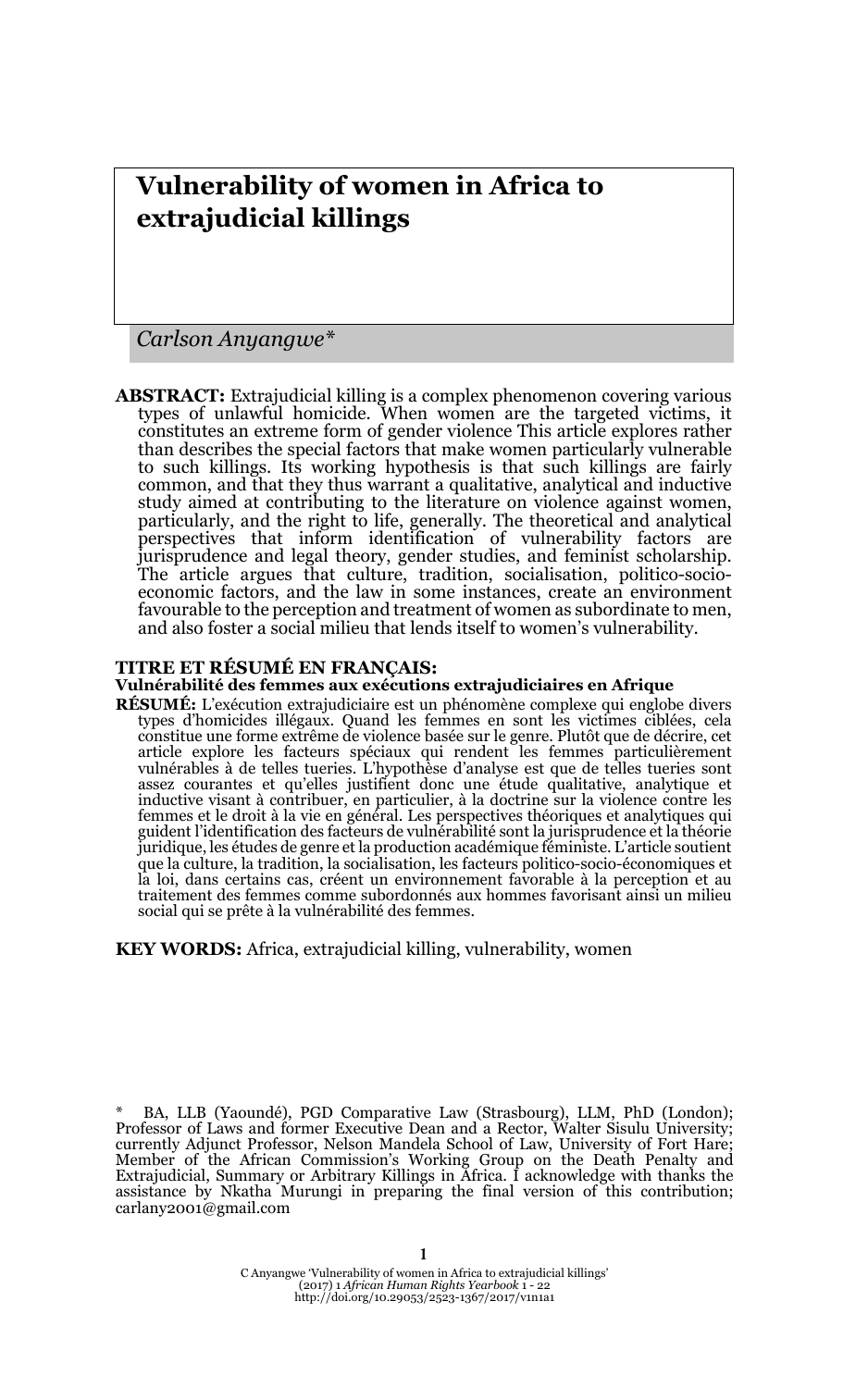2 *Anyangwe/Extrajudicial killings of women in Africa*

#### **CONTENT:**

| $\mathbf{1}$   |                                                                             |  |
|----------------|-----------------------------------------------------------------------------|--|
| $\mathfrak{p}$ | Legal accountability of the State in the context of extrajudicial killings3 |  |
|                | 2.1                                                                         |  |
|                | 2.2                                                                         |  |
|                | 2.3                                                                         |  |
|                | 2.4                                                                         |  |
| 3              |                                                                             |  |
|                | 3.1                                                                         |  |
|                | 3.2                                                                         |  |
|                | 3.3                                                                         |  |
|                |                                                                             |  |

# **1 INTRODUCTION: CONCEPT OF 'EXTRAJUDICIAL KILLING'**

There appears to be no internationally accepted definition of what constitutes 'extrajudicial, summary or arbitrary killings (or executions)'. However, in international human rights law, 'extrajudicial' killings convey the associative meaning of 'summary' or 'arbitrary' killings. Those individual terms tend to be used conjunctively or as synonyms. The separate dictionary meaning of each says little about the wide spectrum of killings and the real nature of the issues in human rights law which the standard phrase 'extrajudicial, summary or arbitrary' seeks to capture. Each of those terms signifies not so much the method or nature of the killing but rather the character of its unlawfulness. The phrase as now understood in international human rights law and practice is less about the semantics of the individual terms comprised in it. It is more about capturing 'a range of contexts in which killings have taken place in circumstances which contravene international law and … require a response'.1

The nature of extrajudicial killing is broad and all-encompassing. 'Extrajudicial killing' includes 'any killing that violates international human rights or humanitarian law' such as 'unlawful killing by the police, deaths in military or civilian custody, killings of civilians in armed conflict in violation of humanitarian law, and patterns of killings by private individuals which are not adequately investigated and prosecuted by the authorities'.2 Any killing in these circumstances is arbitrary even in a state that retains the death penalty. The reason is that such killings offend the narrowly-circumscribed scope of application of the death penalty in relation to offences, persons and procedure. There is thus a nexus between the question of extrajudicial killings and the protection of the right to life.<sup>3</sup>

<sup>&</sup>lt;sup>1</sup> 'Report of the United Nations Special Rapporteur on Extrajudicial, Summary or Arbitrary Executions' (2004), Doc. E/CN.4/2005/7, para 6.

<sup>&</sup>lt;sup>2</sup> 'Report of the United Nations Special Rapporteur on Extrajudicial, Summary or Arbitrary Executions: Mission to the USA' (2009), Doc. A/HRC/11/2/Add.5, para 3.

<sup>3</sup> Article 3 of the Universal Declaration of Human Rights; article 6 of the International Covenant on Civil and Political Rights (ICCPR); article 4 of the African Charter on Human and Peoples' Rights; article  $\frac{1}{5}$  of the African Charter on the Rights and Welfare of the Child; article 4 of the Protocol to the African Charter on Human and Peoples' Rights on the Rights of Women in Africa.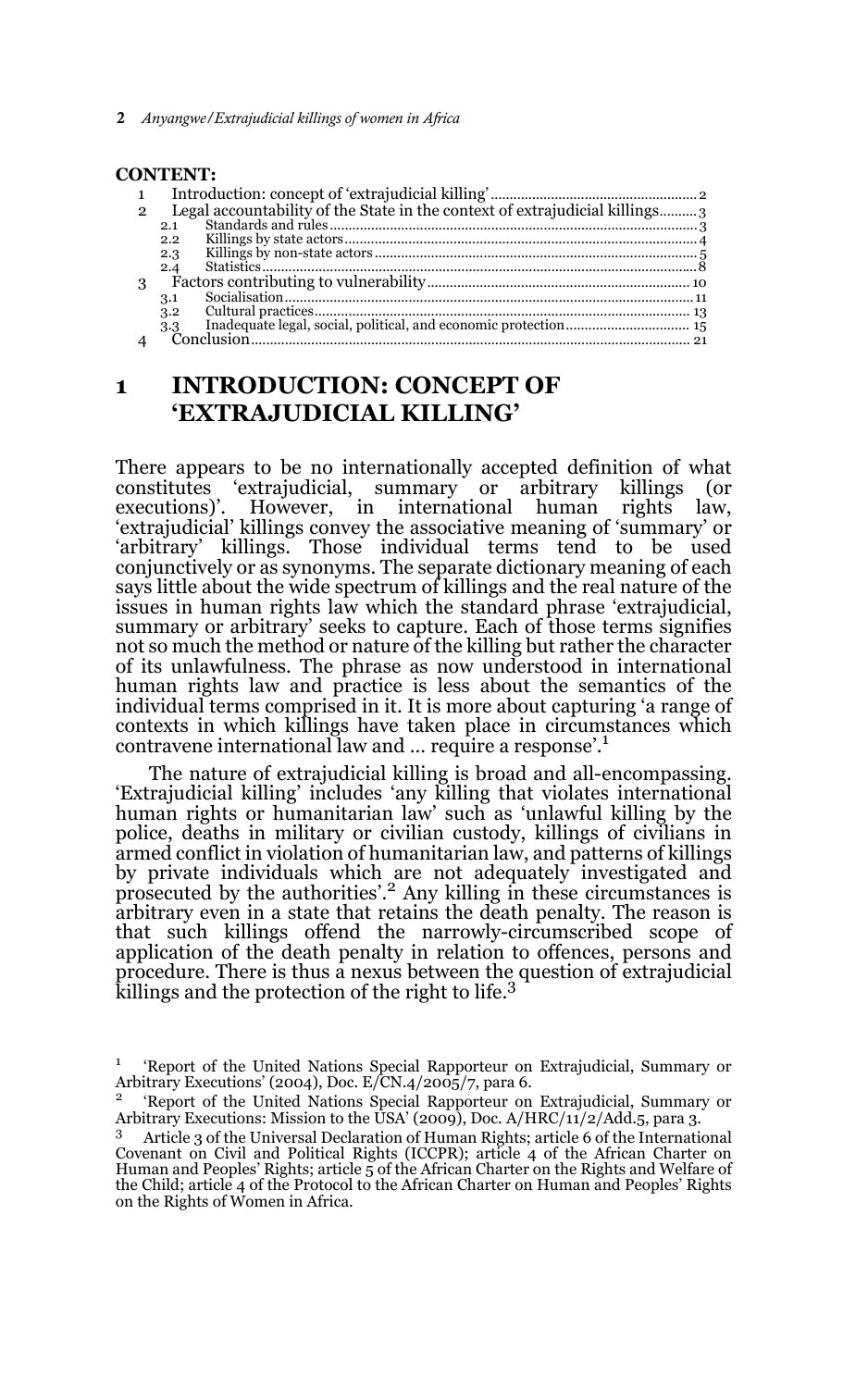Conceptually, extrajudicial killings of women are an extreme form of violence against women in general. Such killings result from a number of factors that predispose woman to that type of harm, a violation usually perpetrated by a family member or an intimate partner. The enabling factors of such killings include the culture of socalled 'honour' killings by male family or community members of women perceived to have brought 'dishonour' upon their natal family or their community.4 They also include the ingrained suspicion, in some rural communities, that elderly women are witches and so open to mob accusation and killing in the interest of the community. Another factor is the suspect patriarchal attitude in some settings that a woman is man's 'possession' and may be killed when she 'provokes' him particularly by conduct that excites his sexual jealousy. In these cases, the factors that induce killing are female-specific, the killing is deliberate and takes place in an exclusive space. However, there is another category of extrajudicial killings of women in which death results from the perpetration of other forms of gender violence such as sexual or non-sexual assault in intimate partner relationships. Killing in those circumstances is not always understood as extrajudicial partly because in many instances it is difficult to divorce it from domestic violence. The proportion of the perpetration of each of these two categories of extrajudicial killings of women as against the other is difficult to ascertain because available homicide statistics make no such differentiation.

# **2 LEGAL ACCOUNTABILITY OF THE STATE IN THE CONTEXT OF EXTRAJUDICIAL KILLINGS**

In this section I consider in the broadest outline the standards, and the behavioural and substantive rules, which may be invoked to hold the state accountable in the context of extrajudicial killings. I also consider the circumstances of state accountability in international human rights law in the context of extrajudicial killings, a form of killing that is also a violation of the right to life guaranteed under human rights instruments. The discussion is framed around the conceptual distinction between two broad categories of perpetrators of extrajudicial killings, state and non-state actors. In the last part of this section I broach the matter of statistics on female victims of extrajudicial killings in Africa.

## **2.1 Standards and rules**

The object of every treaty, including human rights treaties, is to create and impose binding obligations on states that are party to it. Parties to

<sup>4</sup> 'Report of the Special Rapporteur on Extrajudicial, Summary or Arbitrary Executions', Doc A/71/372, 2 September 2016, para 99.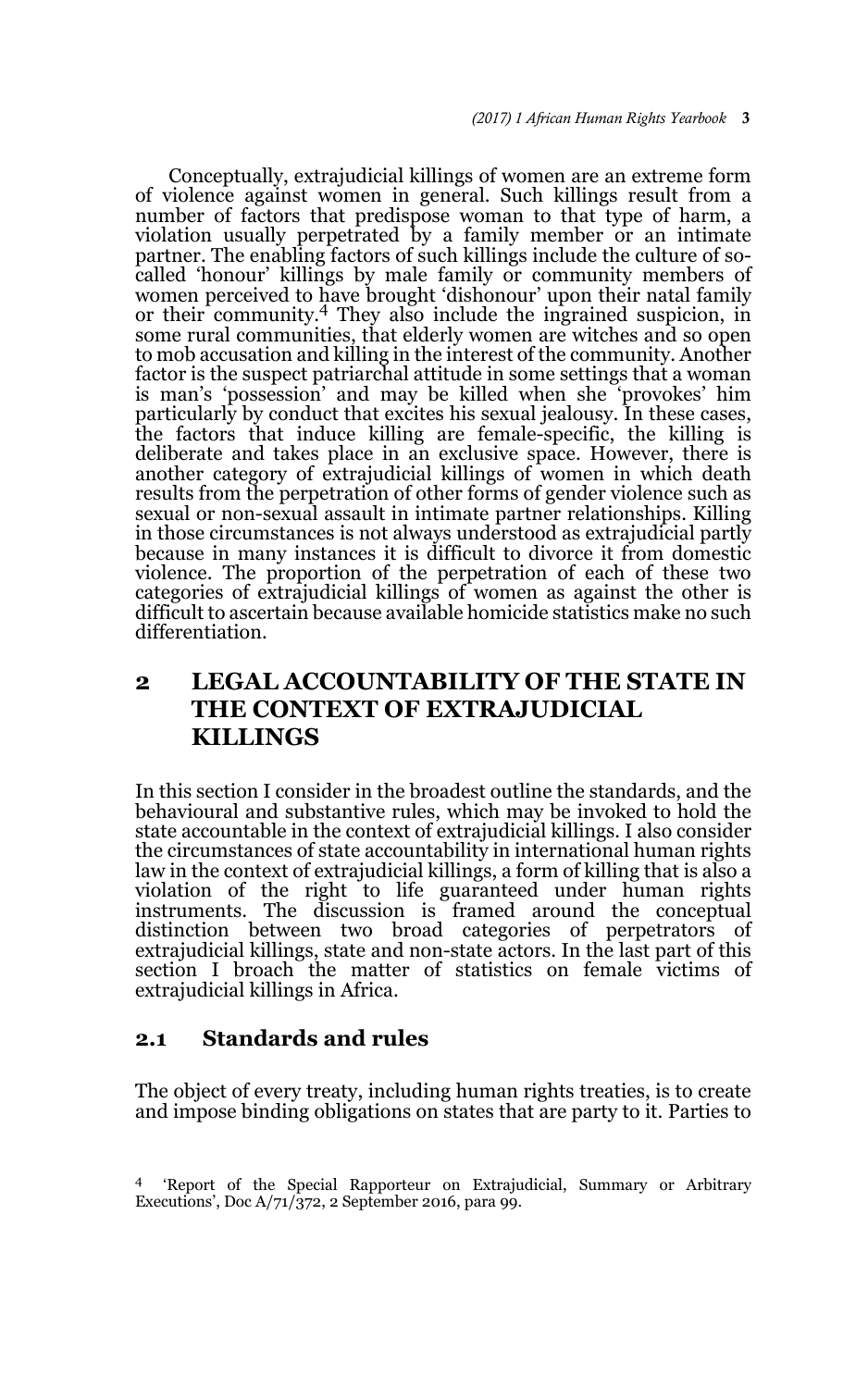the African Charter on Human and Peoples' Rights (African Charter) assume an obligation to give effect to the rights therein enshrined. By becoming a party to that instrument a state *ipso facto* recognises the rights in it and assumes a general obligation to adopt legislative or other measures to give effect to those rights. Under article 1, State parties to the Charter 'recognise the rights, duties and freedoms enshrined in [it] and … undertake to adopt legislative or other measures to give effect to them'.5 The obligation under article 1 is complemented by another, imposed in article 25 requiring State parties 'to promote and ensure … respect' of the rights in the Charter and 'to see to it that the … rights are understood'. These broad obligations are absolute and immediate, encompassing an obligation to recognise, an obligation to adopt measures, and an obligation to promote and ensure respect of rights.

Formal recognition by the State is of practical importance for effective implementation within the domestic sphere:

When a society recognises that a person has a right, it affirms, legitimates, and justifies that entitlement, and incorporates and establishes it in the society's system of values, giving it important weight in competition with other social values.7

If a State is in breach of its obligation to recognise, that in itself would be tantamount to a breach of the relevant provision of the Charter and also a violation of the foundational principle of treaty law, *pacta sunt servanda*, entitling any other State party to take action under article 47 or 49. Aggrieved individuals cannot file a complaint based only on breach of that principle since they are not party to the treaty, and may only file a complaint in those instances where the action or inaction of the state party violates any of the rights guaranteed in the Charter.

A State party to the Charter is also under an obligation to adopt such legislative or other measures as may be necessary to give effect to the rights in the Charter. This means the State must develop and enforce a national legal system and an appropriate national human rights infrastructure that is protective of human rights and is adequate to respond to claims of violation.

## **2.2 Killings by state actors**

Extrajudicial killings by state actors may be clustered into three groups,9 namely, politically targeted killings, arbitrary application of

<sup>5</sup> Likewise, under article 2 of the ICCPR, each State Party to the Covenant 'undertakes to respect and to ensure to all individuals within its territory and subject to its jurisdiction the rights recognized in the … Covenant'.

<sup>6</sup> C Anyangwe 'Obligations of States Parties to the African Charter on Human and Peoples' Rights' (1998) 10 *African Journal of International and Comparative Law* 625 629.

<sup>7</sup> L Henkin *The age of rights* (1990) 44.

<sup>8</sup> Anyangwe (n 6 above) 630.

<sup>9</sup> Centre for Governance and Human Rights (CG & HR) 'Unlawful killings in Africa' (2014) 13 www.cghr.polis.cam.ac.uk (accessed 12 October 2016).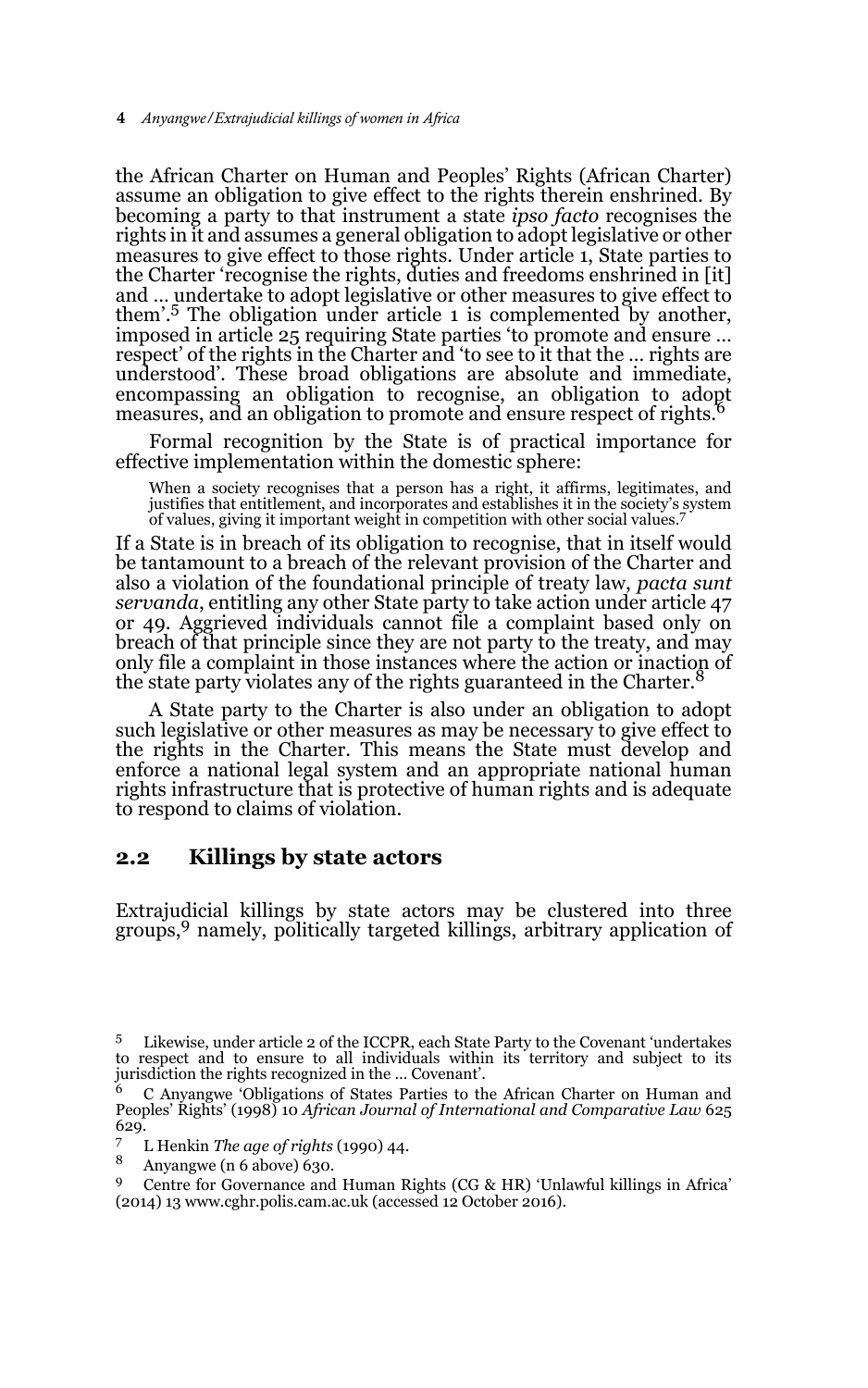the death penalty,<sup>10</sup> and perpetration of killings by law enforcement officials. This last group embraces killings perpetrated by the police or by the military performing police function such as the killing of a suspect during an encounter with law enforcement officials; killing of a detainee by the police or prison guards (custodial death); and killing during law enforcement operations resulting from the disproportionate, unnecessary or excessive use of force and firearms in contravention of international standards set out particularly in the Basic Principles on the Use of Force and Firearms by Law Enforcement Officials (1990).

In international human rights law, the protection of human rights is primarily the responsibility of the State as the main actor in the international and domestic planes. Any act, such as extrajudicial killing, which violates international human rights law, is in principle imputable to the State on the sufficient reasoning that the State failed in its due diligence obligation. It does not matter whether the act is done by a public official, or by persons who use their position of authority, or by individuals acting in the capacity of an agent of the State. In all cases of killing by State actors the State is held directly responsible for the extrajudicial killing because the protection of human rights, international and municipal, is primarily the responsibility of the State as the main actor internally and externally. Under human rights law the State is not only prohibited from directly violating the right to life. It is also required to ensure the right to life and must meet its due diligence obligations by taking appropriate measures to deter, prevent, investigate, prosecute and punish perpetrators.

The State has positive obligations under international human rights law to ensure that rights of individuals are fully protected against violations by its agents. Failure to ensure the individual is not arbitrarily deprived of his life as required by article 4 of the African Charter will be tantamount to a violation of that right by the State. This is so because in such a case the State is deemed to have permitted the killing perpetrated by its agent or to have failed to take appropriate measures or exercise due diligence to prevent, punish, investigate or redress it. If any provision of a human rights treaty is broken, responsibility follows. The violation of the treaty by the State is a breach of the treaty and engages its responsibility. It is irrelevant whether the violation is by the State as national policy or by officials acting under cover of law or by persons for whose acts the State is responsible because such acts have been encouraged or condoned by it.

#### **2.3 Killings by non-state actors**

The term 'non-state actors' includes corporations and non-governmental organisations.11 In the context of perpetrators of

<sup>10</sup> C Anyangwe 'Emerging African jurisprudence suggesting the desirability of the abolition of capital punishment' (2015) 23 *African Journal of International and Comparative Law* 1.

<sup>11</sup> P Alston (ed) *Non-state actors and human rights* (2002).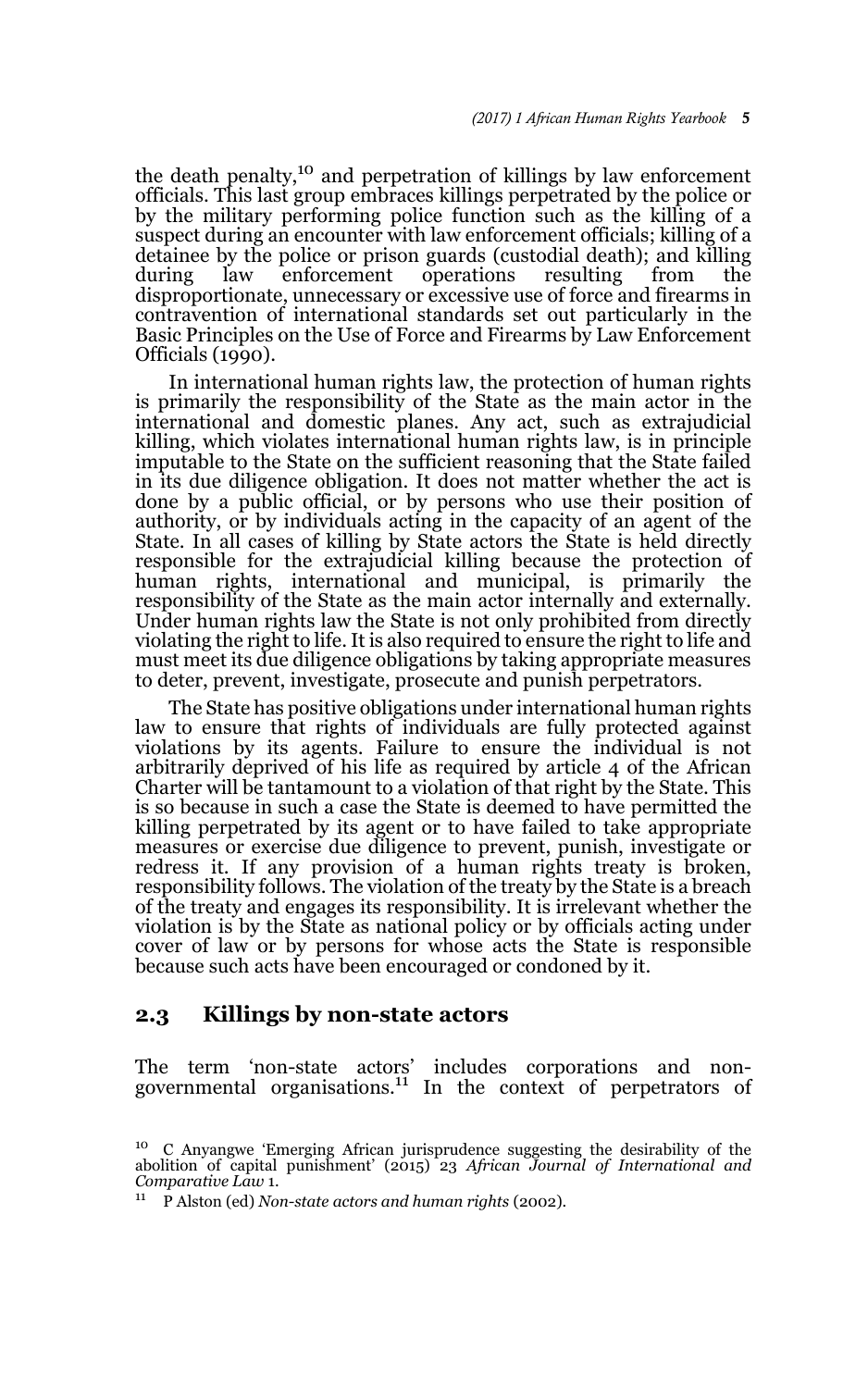extrajudicial killings it covers a wide range of actors clustered by the Special Rapporteur on Extrajudicial, Summary or Arbitrary Executions (UN Special Rapporteur) into four general groups. One group consists of private actors operating at the behest of the government or with its knowledge or acquiescence such as government-created-andcontrolled paramilitary groups, vigilante groups, death squads, and private militias sometimes directed to kill political opponents or critics. The State has direct responsibility for the actions of these non-state actors. A second group consists of private contractors such as military security contractors, corporations and consultants engaged to perform core state activities such as prisons management, law enforcement, and interrogation of suspects. The State is also responsible for the actions of these non-state actors.

A third set of persons consists of armed groups that are parties to an armed conflict. The legal responsibility for any killings committed by any of these non-state actors in violation of international humanitarian law falls directly and squarely on the armed group concerned. A fourth set of persons comprises individuals in intimate relationships and individuals in organised or controlled groups such as criminal gangs, mobs, and vigilantes. These may perpetrate gang murders, vigilante murders, 'honour killings', or domestic violence killings. The responsibility of the State is engaged in circumstances where these types of killings are suggestive of a pattern and the response of the government to them is inadequate or not forthcoming.12

A simplified template proposed by another source identifies two broad categories of killings by non-state actors: 'conditioned homicide' (killings by private individuals), and 'mass actor killings' (killings by groups of persons).13 'Conditioned homicide' cases include death of an intimate partner resulting from systematic domestic violence in circumstances where the State has failed to act to remedy the situation<sup>14</sup>; ritual murders, especially of virgin girls, to harvest body parts for profit and for use in rituals that supposedly confer wealth or supernatural powers; $15$  witchcraft, 'honour', occult, and Albino experiments powers, whenever, hence, you are the theme with the summer with the killings, if and prejudice-induced killings such as xenophobic killings, and killings of persons with a different sexual orientation or from an

<sup>12</sup> 'Report of the Special Rapporteur' (2004) (n 1 above); 'Report of the United Nations Special Rapporteur on Extrajudicial, Summary or Arbitrary Executions' (2010), Doc. A/ HRC/14/24, paras 45-47.

<sup>13</sup> CG & HR (n 9 above) 12.

<sup>14</sup> B Meyersfeld *Domestic violence and international law* (2010) 111.

<sup>&</sup>lt;sup>15</sup> *The New Age*, 2 October 2015, 25, reported the ritual murder of a 13-year old girl in Liberia, noting: '[C]ases of ritual murders have been recorded in several African countries, with body parts sometimes used in ce supernatural powers. Children are particularly sought out as targets.'

<sup>16</sup> *The Mail & Guardian,* 15-21 May 2015, 26, writes under the caption 'Albinos fear death as polls near': 'Thought to bring luck, people with albinism are hunted in Tanzania – often by family members. … Albino body parts are associated with good luck and, as the country gears up for elections, the demand for good luck charms goes up. … Tanzania is thought to have one of the world's largest populations of people with albinism, a congenital disorder that robs skin, eyes and hair of pigmentation … A complete set of albino body parts – including all four limbs, genitals, ears, tongue and nose – can fetch up to \$75 000 …'.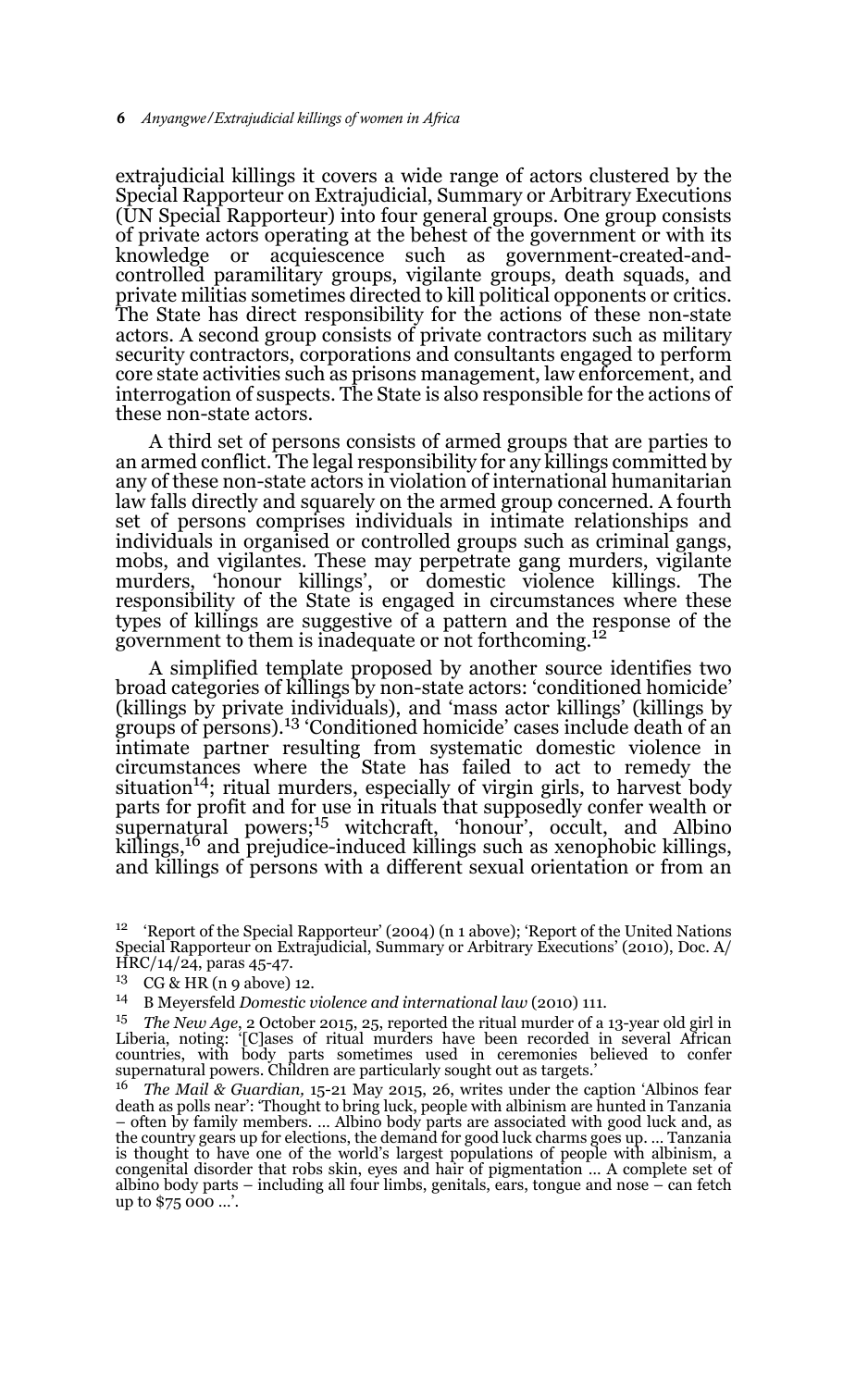ethnic minority. 'Mass actor killings' cover cases of vigilante killings; killings by consultants or private security outfits engaged in core state activities, killings by organised criminal gangs (militias, death squads, pirates and drug or human traffickers), killings by terrorist groups, and killings by rebels and insurgent groups in ungoverned spaces. It appears to be the case that responsibility for killings by terrorist, rebel and insurgent groups in ungoverned spaces is entirely that of the group concerned.

International legal interpretation and norms now clearly define the positive role and responsibility of the State in preventing abuses perpetrated by non-state actors. Gone are the days when it could have been said with confidence that human rights violations against individuals could be committed only by States. A new awareness has since developed that the individual needs to be protected against the increasingly many and powerful non-state actors as well. The concept of State responsibility has evolved to recognise that a State also has an obligation to take preventive and punitive steps where human rights violations by private actors occur. A scholar of note has pertinently observed that 'international law has achieved a major breakthrough by holding the relevant governments liable in situations in which they have not shown 'due diligence' in carrying out their own obligations to investigate, prosecute, and punish those who commit such crimes'.<sup>17</sup>

The State is of course not ordinarily responsible for human rights abuses by private actors for, in many cases, the isolated killing of a person by an individual will constitute a simple crime and not give rise to any State responsibility. However, the State is required to ensure the right to life. It must meet its due diligence obligations to take appropriate measures to deter, prevent, investigate, prosecute and punish perpetrators. The duty of the State extends to ensuring protection against the risk of human rights violation by non-state actors and to providing effective remedies to victims of violations. In *Carmichele v Minister of Safety and State Security & Another,*18 the South African Constitutional Court held the State liable for the brutal attack of the appellant by the accused, an attempted-rapist who was facing trial and had been released without bail. In *Van Eerden v Minister of Safety and State Security,*19 the South African Supreme Court of Appeal held the State accountable for the rape and robbery of a 19-year old girl by a known dangerous criminal who had escaped from police custody due to the negligent failure of the police to lock the security gate.

Once a pattern of killings becomes clear in which the response of the State is clearly inadequate, the State's responsibility under international human rights law becomes applicable on the good and sufficient reasoning that through its inaction it makes itself complicit and confers a degree of impunity upon the killers. Complicity by the

<sup>17</sup> P Alston 'Of witches and robots: the diverse challenges of responding to unlawful killings in the twenty-first century' (2011) 28 *Macalester International* 10.

 $18$  2001 (4) SA 938 (CC).

 $19$  2003 (1) SA 389 (SCA).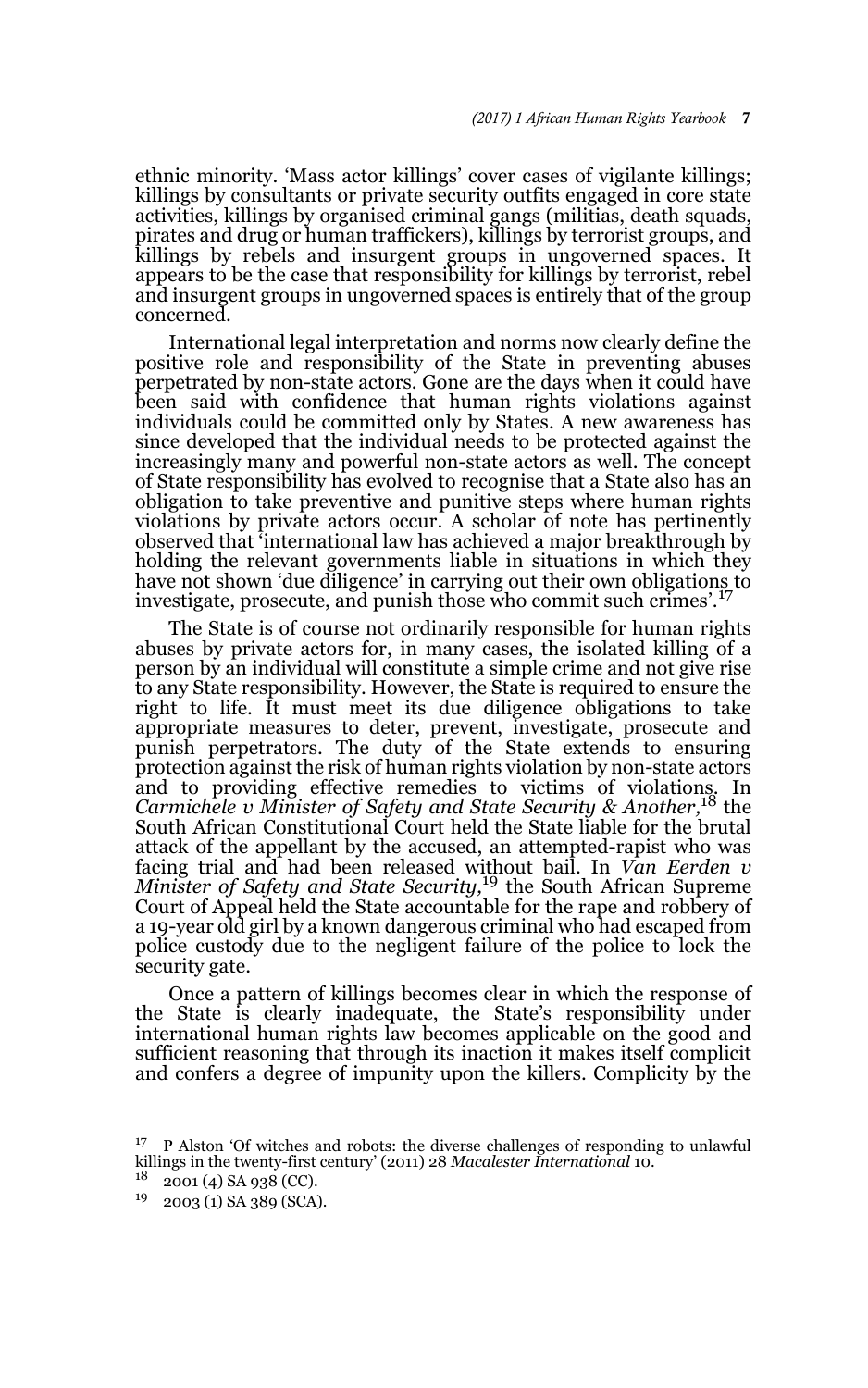State is established by showing that it condones a pattern of abuse through pervasive non-action. Under these circumstances, therefore, the State would be in breach of its international human rights obligations. The act of the non-state actor being the act of a private person is initially not directly imputable to the State. However, the act does lead to international responsibility of the State under the rules of international law not because of the act itself but because the State failed in its due diligence obligation to prevent the violation or to respond to it as required by human rights law.<sup>20</sup>

In order to show that extrajudicial killing has been committed it is not necessary, as in murder under municipal criminal law, to determine the guilt of the non-state actor or his intention. Likewise, in mass-actorkilling cases, it is not necessary to identify the actual specific individual perpetrator by whose hand the victim met his death. It is sufficient simply to demonstrate that public authorities have supported or condoned or tolerated the violation of the right to life.<sup>21</sup> Thus, although an act by a private individual or a non-state actor would ordinarily not be directly imputable to the State, it can nevertheless generate responsibility of the State not because of the act itself, but either because of lack of due diligence on its part to prevent the violation, or because it did not take the necessary steps to provide the victims with reparations. That is the tenor of the ruling of the African Commission in *Aminu v Nigeria*; *Social and Economic Rights Centre v Nigeria*; and *Sudan Human Rights Organisation and Another v Sudan.*22 This jurisprudence is consistent with that of the Inter-American human rights system.<sup>23</sup> It is also in line with the view articulated by the UN Human Rights Committee and the UN Special Rapporteur.<sup>24</sup>

## **2.4 Statistics**

Extrajudicial killing of women is an extreme form of violence against women by men or by other women. Estimating the actual occurrence of this phenomenon is difficult in part because killings of this nature tend to be statistically subsumed under the generic legal rubric of homicide and is thus largely hidden. Potential sources of incidents involving the killing of women are self-reports by family members, reports by friends from phone-ins, records of social workers, and records of police and health services. These sources may record the number of women who have been murdered. But data from these sources would be problematic where it does not reflect gender discrepancies or differentiate between

<sup>20</sup> *Valesquez Rodriguez v Honduras* IACHR (29 July 1989) Ser C No 4.

<sup>21</sup> *Tradesmen v Colombia* IACHR (2004) Ser C No 109.

<sup>22</sup> *Aminu v Nigeria* (2000) AHRLR 258 (ACHPR 2000); *Social and Economic Rights Action Centre v Nigeria* (2001) AHRLR 60 (ACHPR 2001); *Sudan Human Rights Organisation & Another v Sudan* (2009) AHRLR 135 (ACHPR 2009).

<sup>23</sup> *Valesquez v Honduras* (n 20 above); *Tradesman v Colombia* (n 21 above).

<sup>&</sup>lt;sup>24</sup> General Comment 31 of 26 May 2004; 'Report of the Special Rapporteur' 2004 (n 1<br>above) paras 72-73; 'Report of the Special Rapporteur' 2010 (n 12 above) paras 45-47;<br>'Report' of the Special Rapporteur' on Violence aga Consequences' (1996), Doc. E/CN.4/1996/53, para 30-33.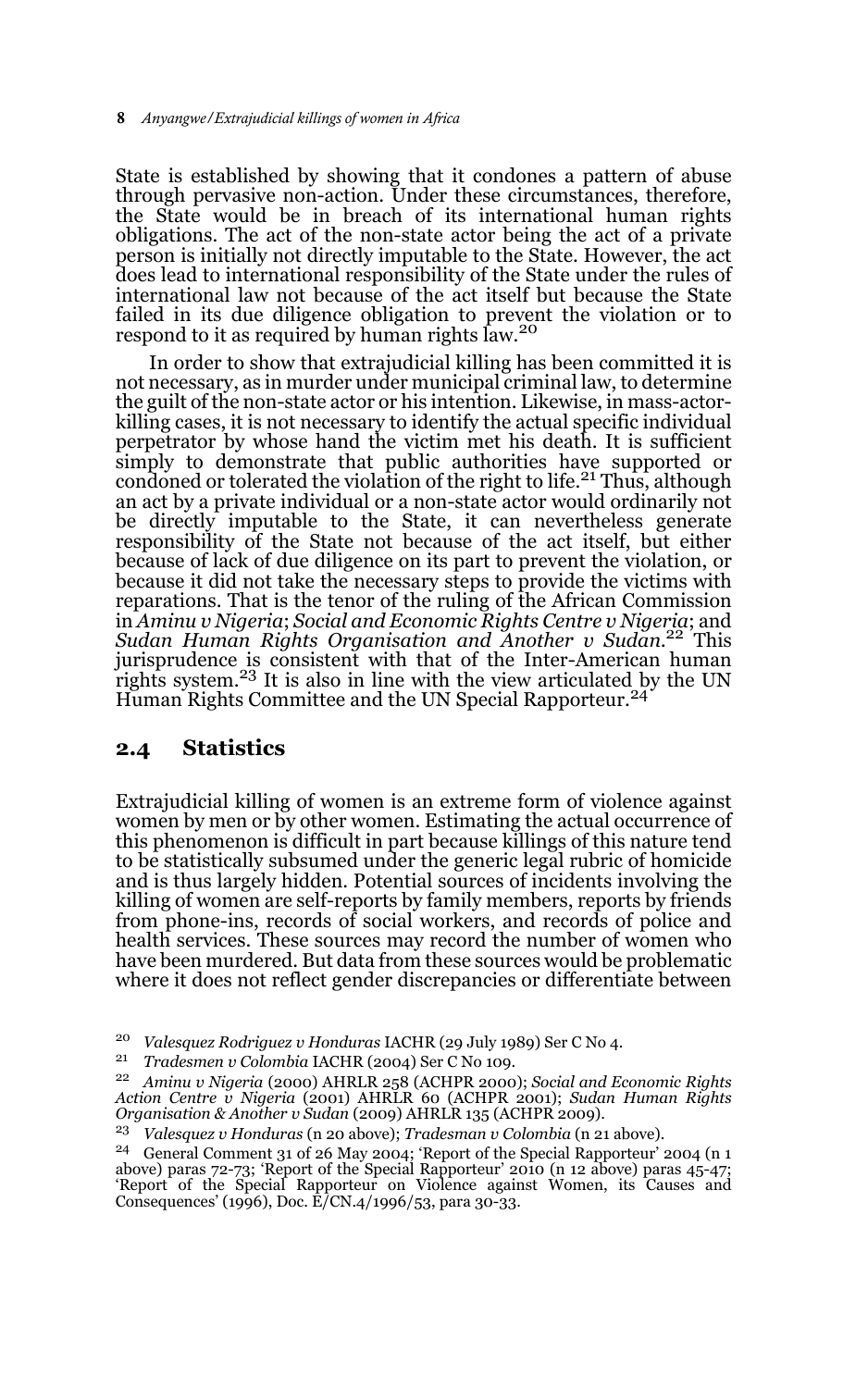deliberate extrajudicial killings and assaults resulting in unintended deaths. Reports of the UN Special Rapporteur provide useful information on the subject of extrajudicial killings generally. However, they tend not to detail the specific problem of extrajudicial killings of women.

The problem is not limited to cases of men killing women, denoted in feminist literature as 'femicide', meaning 'gender-motivated killings founded on particular patriarchal beliefs about women, such as that they are the possessions of men'.<sup>25</sup> Feminists consider femicide an extreme manifestation of male dominance and sexism as well as a form<br>of male control over women.<sup>26</sup> The term also covers cases where women kill men or other women.<sup>27</sup> It is not possible to construct a distinct profile or prototype of either the victim or the perpetrator in the context of extrajudicial killings of women. However, anecdotal evidence and occasional media reports suggest that women rather than men are overwhelmingly the victims of gendered extrajudicial killings. In fact, a 2002 study conducted in South Africa concluded that men are four times more likely to kill their female partners than the other way around.28 Continent-wide statistics on extrajudicial killings specifically are not available. Even at national level it is doubtful that law enforcement agencies keep statistics on extrajudicial killings as such.

A 2014 general study on the subject by the Centre of Governance and Human Rights in Cambridge University (CG & HR) provides some useful data on unlawful killings taken from a number of sources, some dependable, some not.<sup>29</sup> Extrapolating from that data, one notes that an average of about 3 000 unlawful killings take place each year in Africa. There were 128 623 persons who died in Africa in 2011 as a result of interpersonal violence, compared with 486 493 persons worldwide in the same year. In Sub-Sahara Africa, 15 796 people died in 2011 of collective violence while 86 307 died worldwide in the same year.

Drawing from various data sources, CG & HR estimates the 2013 homicide rate in Africa to be 11.4 per 100 000 (slightly over 110 killed each year per one million people). That rate is double the global rate of 5.8 per 100 000. In Africa, the highest homicide rate in 2013 was in Southern Africa (about 30 per 100,000), followed by West Africa (about 16 per 100,000), East Africa (about 8 per 100,000), and North Africa (about 3 per 100,000). These figures paint an interesting broad picture of unlawful killings in Africa and give some general idea of the phenomenon of extrajudicial killing in the continent. They are however not current. More importantly, they are not disaggregated by gender

<sup>25</sup> E Bonthuys & C Albertyn (eds) *Gender, law and justice* (2007) 339.

<sup>&</sup>lt;sup>26</sup> D Russel 'Introduction: the politics of femicide' in D Russell & R Harmes (eds) *Femicide in global perspectives*.

<sup>27</sup> S Mills 'Intimate femicide and abused women who kill: a feminist legal perspective*'* in Russell & Harmes (n 26 as above) 71.

<sup>28</sup> L Vetten & C Ngwane *I Love You to Destruction: Selected Preliminary Findings from Five Year Analysis of Convictions and Sentences for Spousal Killings in Three Gauteng Courts* (CSVR: Johannesburg 2003).

<sup>29</sup> CG & HR (n 9 above) 6-8.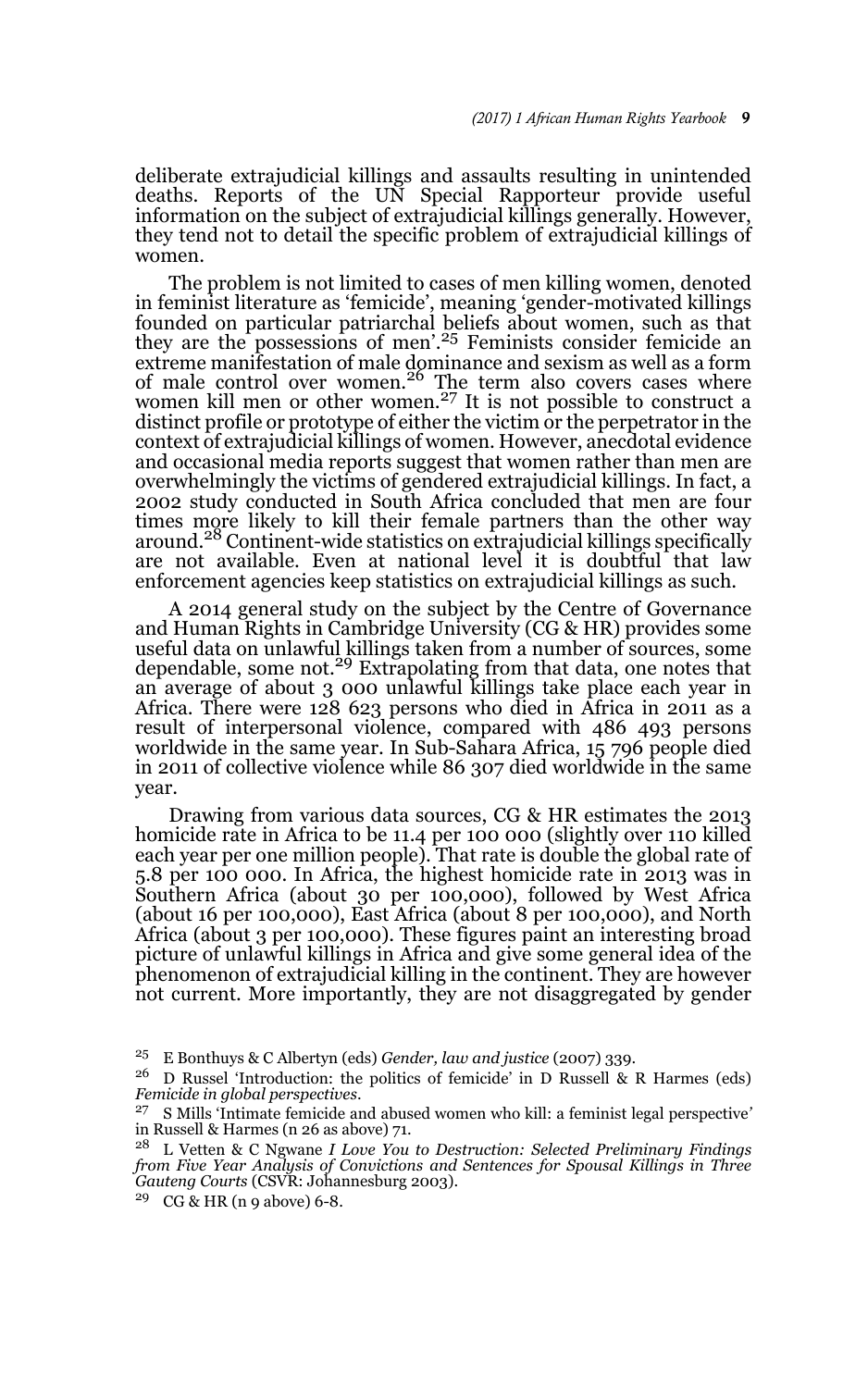and by categories of violent killings. They also do not deal with the specific problem of women and extrajudicial killing in Africa.

## **3 FACTORS CONTRIBUTING TO VULNERABILITY**

The subject of extrajudicial killings is a worldwide and complex problem that reveals a consistent pattern of violations of human rights. In acknowledgement of this fact, the universal human rights system established the thematic procedure known as Special Rapporteur on Extrajudicial, Summary or Arbitrary Executions in 1982. The procedure was established to undertake studies of the situation, paying special attention to cases concerning children and women. For its part, the African Commission on Human and Peoples' Rights (African Commission) in 2012 expanded the mandate of its Working Group on the Death Penalty to include a focus on the problem of extrajudicial killings in Africa. Extrajudicial killings of women undoubtedly take place. However, its form, shape and magnitude still needs to be researched. In this section I consider the factors that predispose women to extrajudicial killings in Africa. In this regard, I hypothesise that culture, tradition, socialisation, socio-economic and political contexts, and the dual or plural legal dynamics prevailing in African countries, all conspire to create an environment in which women are treated as subordinate to men. These factors constitute the backdrop and provide the social environment that make women vulnerable to extrajudicial killings.

The theoretical and analytical perspectives that inform the identification of these factors are feminist scholarship,<sup>30</sup> gender studies, and jurisprudence and legal theory which is a study of political theories with legal implications. Many feminist jurists have over the years argued that patriarchy<sup>31</sup> is at the root of the subordination of women to men and the unequal power relations between both.<sup>32</sup> They posit that gender roles are socially constructed, and that patriarchy and gender roles can therefore be socially deconstructed.33 Unequal gender relations in African societies are rooted in socially-defined roles of men

<sup>30</sup> Feminism is a term coined by women's movement to signify the revolutionary changes it advocates to the status of women in society.

<sup>&</sup>lt;sup>31</sup> Patriarchy is the term coined by feminists to describe the social structures which allow men to dominate women, that is, the pervasive dominance, in and of society, by the male hierarchy. See Bonthuys & Albertyn (n 25 above) p. 19; A van Blerk *Jurisprudence – an introduction* (1998) 171.

<sup>32</sup> K Bartlett & R Kennedy (eds) *Feminist legal theory: readings in law and gender* (1991); J Rifkin 'Toward a theory of law and patriarchy' (1988) 3 *Harvard Women's Law Journal* 3; C MacKinnon 'Difference and dominance' in C MacKinnon (ed) *Feminism unmodified: discourses on life and law* (1987) 32.

<sup>33</sup> K Bartlett 'Feminist legal methods' (1990) 103 *Harvard Law Review* 829; L Finley 'Breaking women's silence in law: the dilemma of the gendered nature of legal reasoning' (1989) 64 *Notre Dame Law Review* 886; S Okin 'Is multiculturalism bad for women?' in J Cohen, J Howard & MC Nussbaum (eds) *Is multiculturalism bad for women?* (1999); J Oloka-Onyango & S Tamale 'The personal is political, or why women's rights are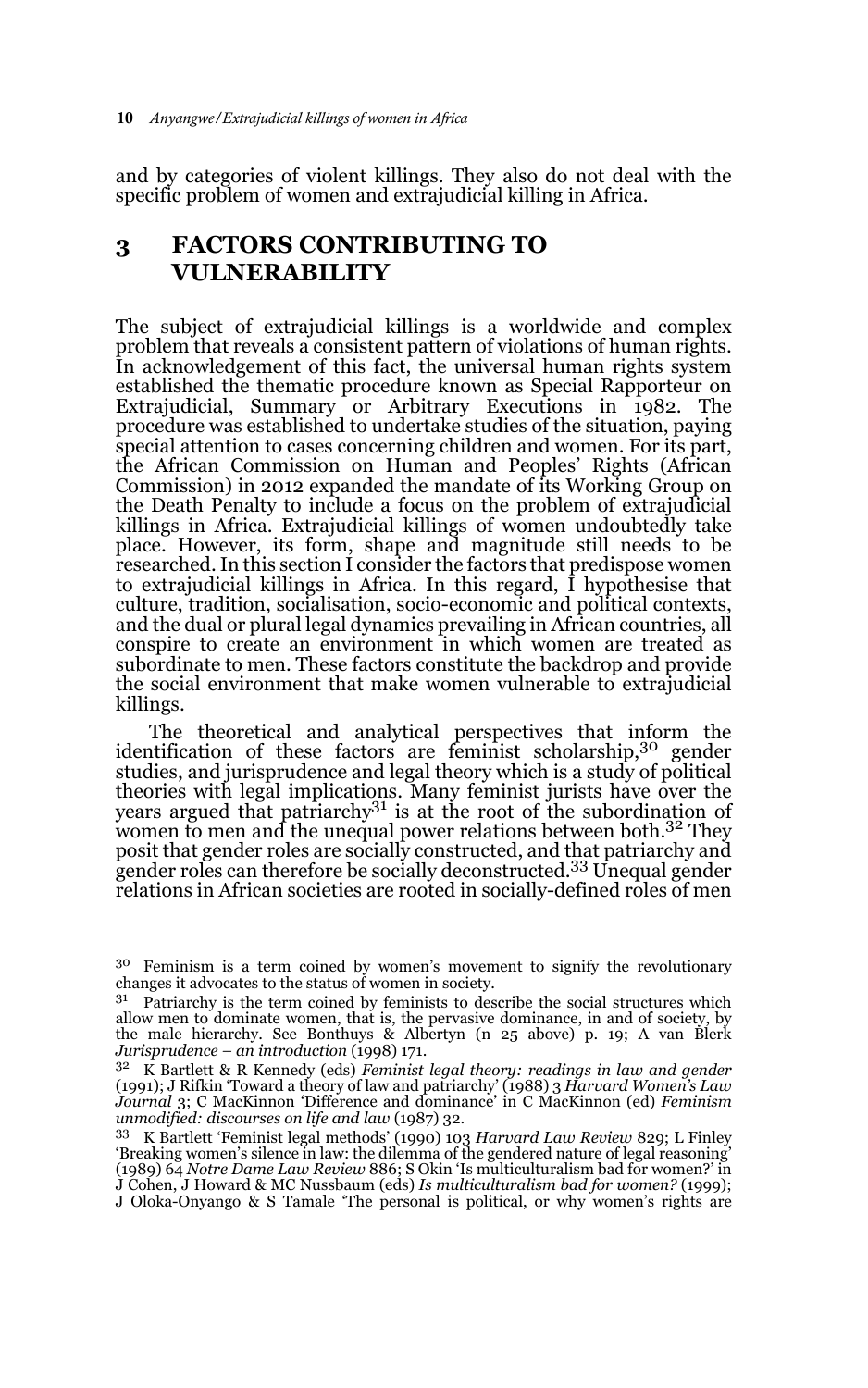and women. Prevailing unequal power relations between both sexes constitute the backdrop that makes women vulnerable to extrajudicial killings.

In considering the factors that make women peculiarly vulnerable to extrajudicial killings I note in passing the difference between 'factors' and 'causes'. 'Cause' is the immediate reason; 'factor' is the enabler. In legal parlance, cause is the *causa causans,* and factor the *causa sine qua non*. In the context of our subject, the extrajudicial killing of women encompasses killing within intimate social settings, the cause of which could, for example, be that family honour is at stake. Feminists do not only condemn violence against women in the private realm; they also link this abuse to violence against women perpetrated by the State.34 Killing in these circumstances is conceptualised as the most extreme form of violence against women. Literature shows that the contributory factors to this form of violence as well as to violence against women in general, fall within three broad categories, namely, socialisation, harmful cultural practices, and inadequate legal protection.

### **3.1 Socialisation**

Feminists subscribe to the view by Simone de Beauvoir that women are socialised or acculturated into becoming what society dictates.<sup>35</sup> Socialisation is a socially learnt behaviour from childhood whereby an individual internalises and deeply embeds attitudes and adopts particular roles as instructed by society. Agents of socialisation include faith based organisations which play a key role in the propagation of gender imbalances that are constructed through teachings. For example, Christian teachings on gender relations, like the teachings of African custom, advocate divinely sanctioned male headship of the family and the subordination of the wife.36 These teachings help to reinforce traditional stereotypes. The Apostle Paul in 1 Timothy 2:9-14 directs Christian women to 'wear proper clothes that show respect and self-control, not using braided hair or gold or pearls or expensive clothes'. He instructs them to 'learn by listening quietly and being ready to cooperate in everything'. He states that he does 'not allow a woman to teach or to have authority over a man, but to listen quietly, because Adam was formed first and then Eve. And Adam was not tricked, but the woman was tricked and became a sinner'. Islamic teachings also propagate a like doctrine of female subordination and submissiveness to men.

indeed human rights: an African perspective on international feminism' (1995) 17 *Human Rights Quarterly* 691; C Smart 'Feminism and law: some problems of analysis and strategy' (1986) 14 *International Journal of the Sociology of Law* 110; C Littleton 'Reconstructing sex and equality' (1987) 75 *California Law Review* 1274.

<sup>34</sup> S McKay 'Rape and incest in a violent male society' (1985) *Fortnight Magazine*, 27 May 1985, 9.

<sup>&</sup>lt;sup>35</sup> *The second sex*, 1949 (reprinted 1961).<br><sup>36</sup> WI SA Multiple isopardu: domastic i

<sup>36</sup> WLSA *Multiple jeopardy: domestic violence and women's search for justice in Swaziland* (WLSA: Mbabane 2001) 73.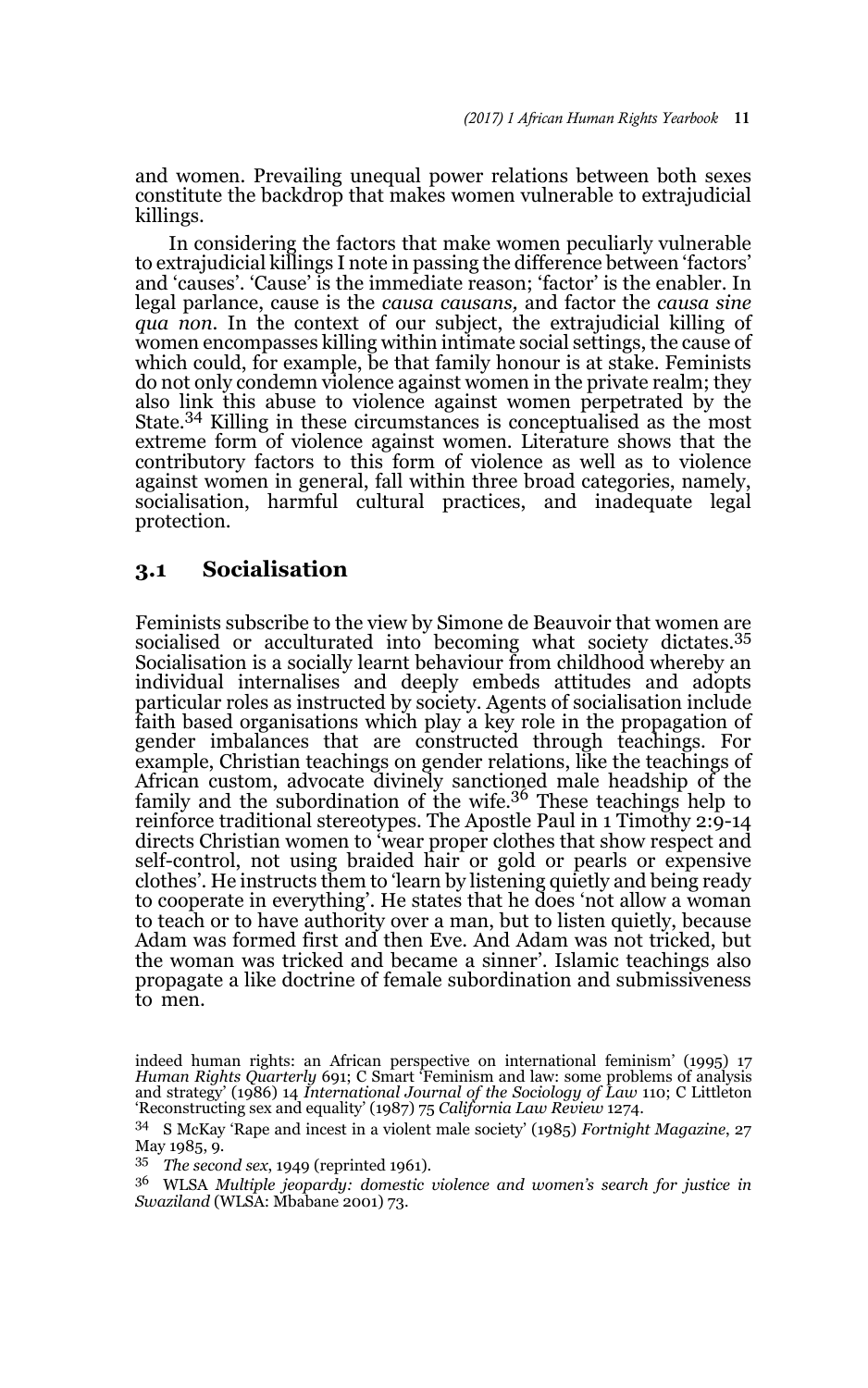Religion thus promotes the idea that the woman must be docile, obedient, submissive and subordinate to the man 'as head of the family', and that she must avoid tempting him by exposing her body, something that makes no sense in traditional African contexts where both men and women are thinly accoutred. There are instances where the rapist's defence consists in blaming the woman for the rape perpetrated on her, arguing that she tempted him by the 'indecent' way she dressed. To 'protect' the man from such wily temptation it appears that some Islam teachings ordain that the woman must cover herself from head to toe, including her eyes since she is capable of communicating amorous messages even with her eyes.

Most socialised behaviour is institutionalised through patriarchy. For example, some women appear to have been socialised into thinking that they have to be looked after and be kept by men, even if they earn an income. Some women also appear to have been socialised to think and to believe that their proper place is at home, bearing children, doing house chores, cooking, looking after the children and the men, and being accommodative of her in-laws in all circumstances. Socialisation in a patriarchal society includes the cultural instruction that men are superior to women. This socially defined status of inferiority and subordination of women to men has ultimately been internalised by some women and is deeply embedded in their minds.

The attitude of male dominance and female submissiveness creates a situation whereby the man feels entitled to 'discipline' his 'stubborn' female partner in order to 'put her in her place'. This form of socialisation contributes to violence against women, including instances of perpetration of femicide. The unequal power relationship between men and women manifests itself in male dominance and female subordination. This provides the setting within which the man considers that he has the right, as a male, to coerce his 'stubborn, strong-headed, independent-minded and nagging' woman to submission through various violent acts, including killing in some instances.<sup>37</sup>

In a patriarchal society, patrilineal descent recognises consanguinity among males as more important than relations through affinity.38 Some African societies have the matrilineal and matrilocal systems of kinship arrangements. Under such arrangements the husband is generally in a position of dependence upon his wife's family and, the children of marriages in such systems tend to look upon their maternal uncles as more important than their fathers.39 But that is exceptional.

The social organisations in most African societies have a kinship system that is patrilineal and patriarchal. Under that system women move to their husbands' home upon marriage. The husband's family assumes total responsibility over her by providing for her material and emotional needs. This sounds good. But, in reality, the migration of the

<sup>37</sup> Okin (n 33 above).

<sup>38</sup> WLSA (n 36 above) 34.

<sup>39</sup> TO Elias *The nature of African customary law* (1956) 101.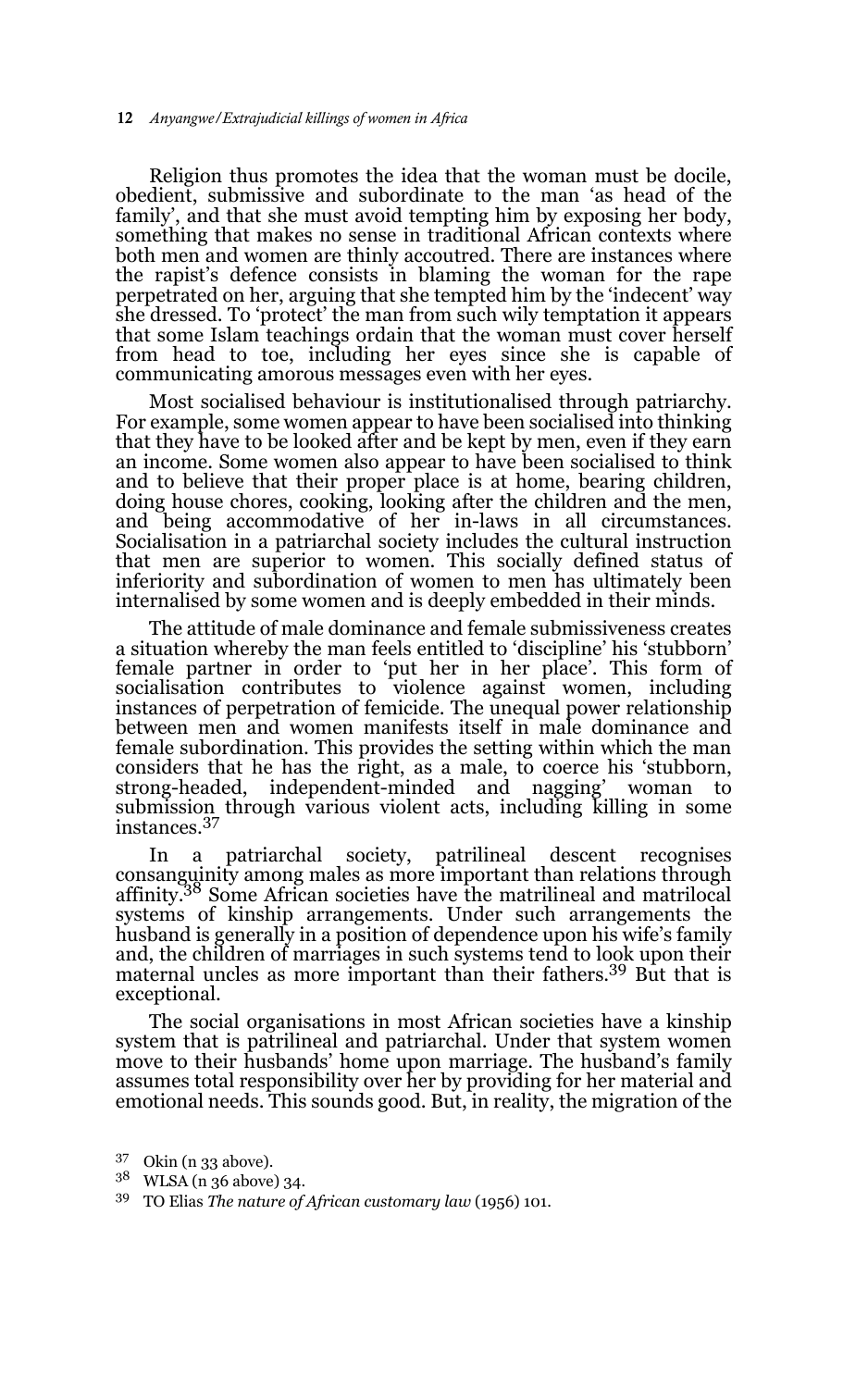woman to the man's family creates a huge problem of belonging and identity for her. Upon being given away into marriage, the woman finds herself 'caught in-between' two families, her marital family and her natal family. The paradox is that henceforth she fully belongs to neither family.

On the one hand, she is not integrated into her marital family. She is no doubt part and parcel of her nuclear family. But she is inconsequential in relation to her husband's extended family. She does not fully belong there because she is linked to that family only by mere affinity and not by blood. Precisely because of that, when her husband dies her in-laws move in and grab the household items, considered as belonging to the deceased. Female migration or patrilocality in effect transforms the woman into an 'outsider' in her matrimonial home. Her marital affairs become subject to interference by her in-laws. This often leads to misunderstandings and conflicts between husband and wife, and between wife and in-laws particularly mother-in-law and sister-inlaw. These clashes often arise over attempts to control her reproductive capacity (she must have children or so many children or at least one male child), over attempts by her in-laws to have unhindered access to her home, over family finances, and over household property which sisters-in-law quickly grab upon the death of their brother.<sup>40</sup>

On the other hand, the married woman also ceases to belong fully to her natal family. Before her marriage she was in fact regarded as a temporary family member destined to marry, leave her natal family and join that of her husband. When she marries she thus becomes something of an 'outsider' in relation to her natal family. It is generally considered culturally shameful to accept her back when her marriage fails or when she seeks to escape domestic violence. Partly for this reason, and partly in the interest of the children she may have had with her husband, many women endure hardship and violence in their marriage rather than seek refuge in their natal family. This unavoidable situation in which the married woman finds herself in a patriarchal society traps her in a setting in which she may easily be killed by her own husband or become victim of 'honour killing' by a member of her own family.

### **3.2 Cultural practices**

Culturally, sub-Sahara Africa is largely homogeneous although some variations exist in the practice of specific customs. Also, since the African society is by and large patriarchal, power is vested in men who, as a result, have control over women and dominate them in all spheres of life, private and public. As a consequence of these cultural dictates, women lack autonomy and cannot therefore make independent

<sup>40</sup> J Mvula-Mwenda 'Property-grabbing under African customary law: repugnant to natural justice, equity and good conscience, yet a troubling reality' (2005) 37 *George Washington International Law Review* 949; WLSA (n 36 above) 77; E Stanko *Intimate intrusions: women's experiences of male violence* (1985).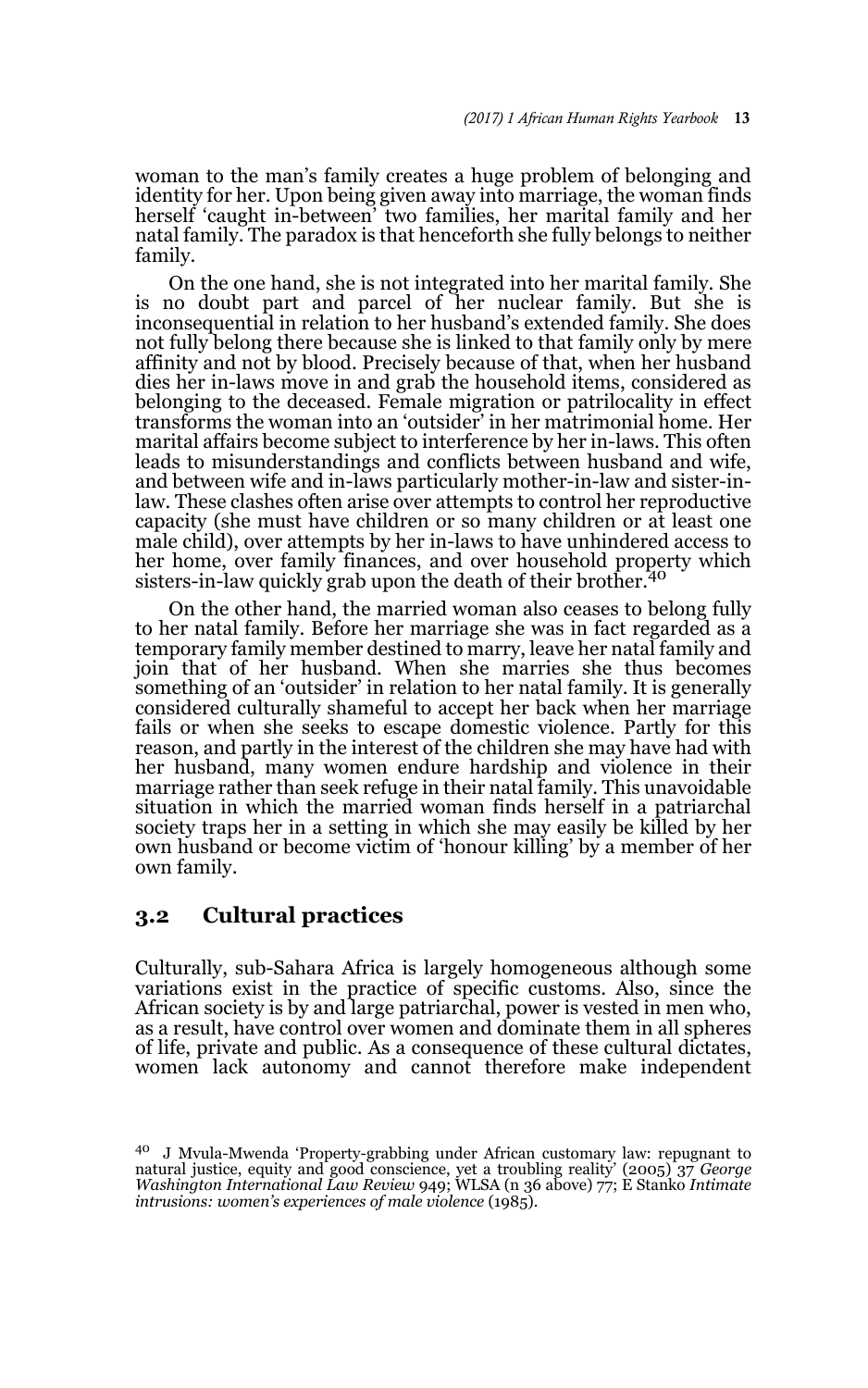decisions or access resources such as land, movable property, and money in their own right.

In some cases, culture condones wife-beating as a disciplinary measure against an 'erring' wife. Wife-assault sometimes results in death. This very controversial culture and condoned social habit, perpetuates the problem of killing in intimate settings. There are other cultural practices which are arguably harmful under human rights law and which are considered a further manifestation of the subjugation and objectification of women. Polygamy; sororate or levirate marriages; bride price; sexual cleansing; widow inheritance; labia<br>elongation;<sup>41</sup> female genital mutilation (FGM);<sup>42</sup> and propertygrabbing<sup>43</sup> are considered forms of violence against women and a threat to their liberty and security alongside male-child preference which is informed by the notion that male children remain in their natal family and perpetuate the family name and lineage.

These cultural practices further reinforce male dominance and the treatment of women in certain instances as 'property' that could become expendable. Women's unenviable inferior status and position is compounded by the fact that in many contexts she has to acquiesce in customary practices such as sororate, levirate, widow-inheritance, sexual cleansing, and polygamy. This appears to be the case in some countries in west, middle and east Africa. A woman who finds herself in any of these situations or who is childless (even where it is not demonstrated that the fault is from her) suffers mental anguish, low self-esteem, and blames herself. She becomes vulnerable to further abuse, including killing on suspicion of being a witch who offers her children *in vitro* to or has entered into a pact with occult forces in exchange for the art of wizardry.

Many scholars of African customary jurisprudence have argued that the institution of 'bride price' does not signify the purchase of the bride and 'cannot be regarded in the same way as the rationalistic purchase of a commodity'.44 The reality is that it is generally understood as the latter and, in practice, it tends to promote the perception and treatment of women as merchandise traded for money or money's worth, usually stock. In some settings men argue that payment of bride price means they have 'bought' their wives. They then use this argument to justify demands for wifely obedience or even

<sup>41</sup> K Mwenda 'Labia elongation under African customary law: a violation of women's rights?' (2006) 10 *International Journal of Human Rights* 341; M Gelfand 'Gross enlargement of the labia minora in an African female' (1973) 19 *Central African Journal of Medicine* 101; J Williams 'Labia elongation in the Shona' (1969) 15 *Central African Journal of Medicine* 165.

<sup>42</sup> Okin (n 33 above); M Brady 'Female genital mutilation: complications and risk of HIV transmission' (1999) 13 (12) *AIDS Patient Care and Standards* 709.

<sup>43</sup> Mvula-Mwenda (n 40 above) 1; K Mwenda 'Can secret trusts survive propertygrabbing?' in KK Mwenda & DA Ailola (eds) *Frontiers of legal knowledge: business and economic law in context* (2003) 414.

<sup>44</sup> RC Thurnwald *Black and white in East Africa* (1935), cited with approval by Elias (n 39 above) 100.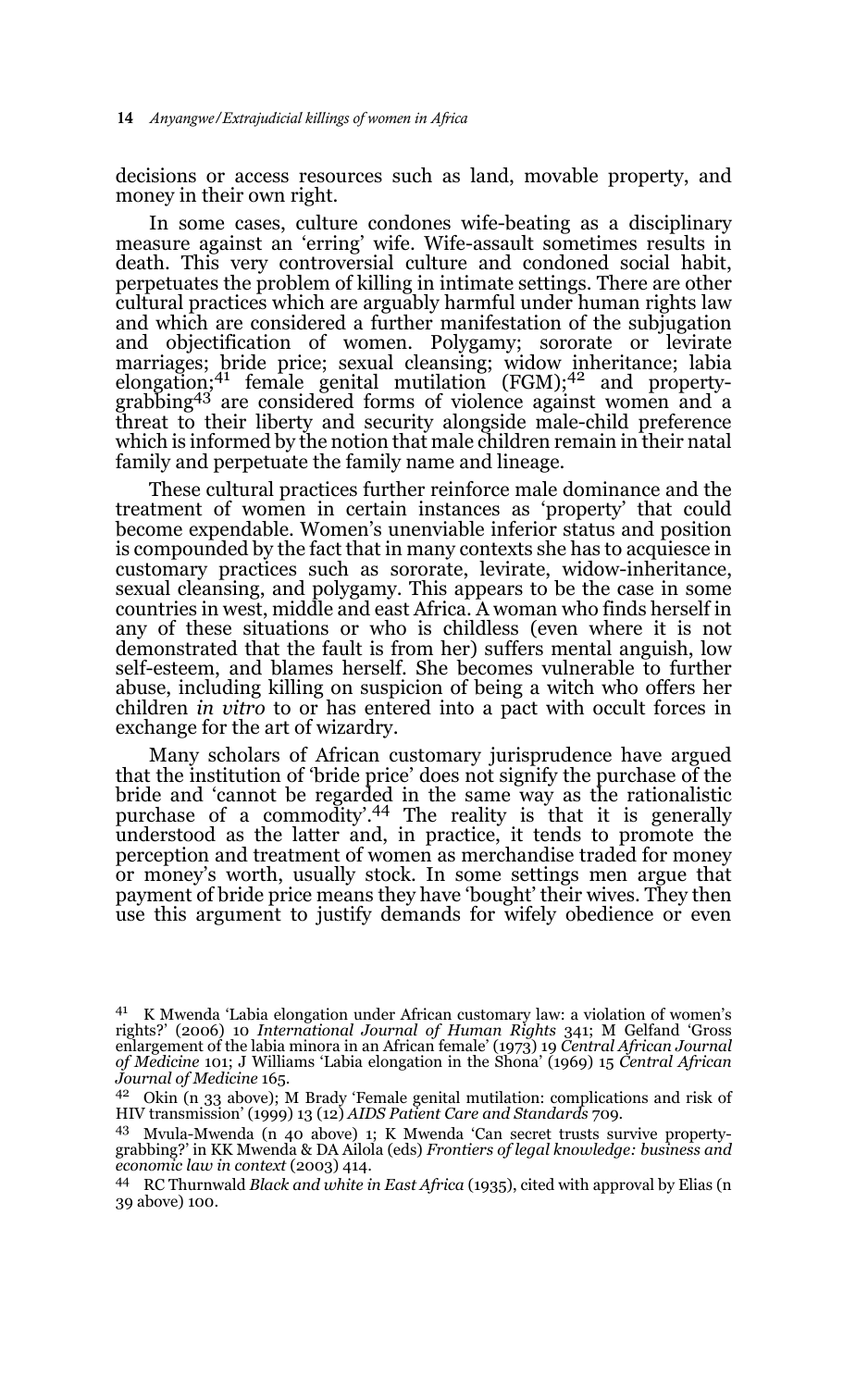domestic violence.45 This social attitude compromises the woman's right to make independent decisions and to exercise control over her sexuality and her reproductive capacity. After a critical study of that institution, feminist literature is unanimous that dowry or bride price is oppressive because it positions women in an oppressive institution (dowry/bride price) and is an enabler of women's vulnerability to abuse.<sup>46</sup>

A significant negative effect of bride price is that it entrenches the inequality between men and women. Even in the context of marriage, some women enter into it as an unequal and dependent partner who is assumed to be physically weak. Another negative effect of bride price is that in some cases it reduces the woman in the eyes of the man to an object. This objectification of women predisposes them to violence by men, including killing. This is especially so when women are objectified as 'sex pets' in pornographic and prostitution settings, as sex slaves, or as subjects of human trafficking. However, it has been argued that claims of increase vulnerability because of the payment of bride price have not always been substantiated by research<sup> $47$ </sup> and that there is no necessary correlation between domestic violence and bride price.<sup>48</sup>

## **3.3 Inadequate legal, social, political, and economic protection**

To a large extent, statutory and customary law inhibit women's access to certain essential resources and to public office. It also nurtures in some ways the fertile ground for social attitudes and behaviours that are oppressive to women in many settings. Land in Africa continues to be an important resource upon which the State's agricultural and subsistence-based economy depends. But it is difficult for women in some countries, particularly under customary land law tenure systems, to access land in their own right. In Swaziland, for example, a woman can access land use only through a male relative. This is not only a major contributing factor to poverty,<sup>49</sup> especially among rural women, it also increases women's vulnerability to violence and deprivation. Lack of control over resources by women generates a culture of economic dependence on men. This situation further exposes women to poverty and to risks of fatal assault.

<sup>45</sup> T Bennet *Customary law in South Africa* (2004) 235; E Curran & E Bonthuys 'Customary law and domestic violence in rural South African communities' (2005) 21 *South African Journal on Human Rights* 607 617.

<sup>46</sup> MR Cutrufelli *Women of Africa: roots of oppression* (1983); M Hay & S Stichter (eds) *African women south of the Sahara* (1984); Okin (n 33 above).

<sup>47</sup> Bonthuys & Albertyn (n 25 above) 176.

<sup>48</sup> L Mbatha *The content and implementation of the Recognition of Customary Marriages Act 120, 1998: a social and legal analysis* (unpublished LLM dissertation: Wits University 2006) paragraph 3.5.2 cited in Bonthuys & Albertyn (n 25 above) 176.

<sup>49</sup> JC Mubangizi 'An African perspective on some gender-related cultural practices that violate human rights and perpetuate women's poverty' (2016) 47 *Journal of Social Sciences* 68-78.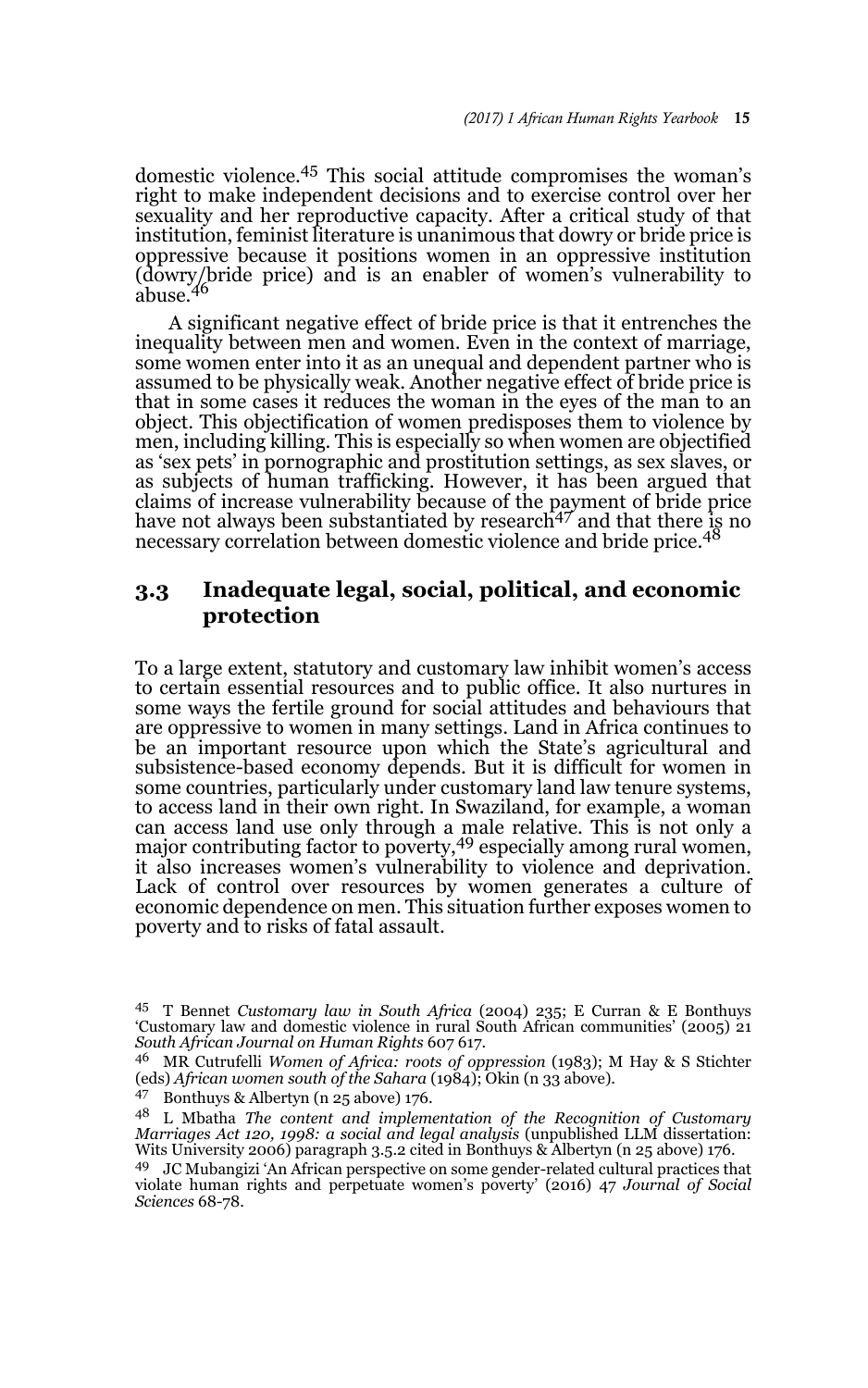In some cases, the law does not speak clearly when it comes to women's entitlement to land ownership, marital property, and succession.50 Sometimes also the law leaves a lot to be desired on issues such as rape, abortion, sexual harassment in the work place, gender discrimination in recruitment and promotion, access to certain jobs and public offices, discrimination in pay, and fully paid maternity leave.<sup>51</sup> The legal system either ignores or does not adequately deal with certain types of killings such as intimate and 'honour' killings, or domestic violence in general.<sup>52</sup> The legal system appears to accept a 'defence' of custom in these cases. It thus indirectly encourages the perpetration of these extreme forms of violence against women. Establishing an adequate gender-sensitive legal environment is critical in safeguarding the rights of women, protecting them from violence, and ensuring that justice mechanisms are accessible to them and assist families whose female relatives have been killed.<sup>53</sup> The Banjul Declaration of the 59th ordinary session of the African Commission, in March 2017, under the theme 'Women's Rights: Our Collective Responsibility' recommends in paragraph 64 that 'States should review the measures in place, or that are being undertaken, to combat extrajudicial killings to include domestic violence and all other forms of violence that result in the death of women'.54 The current Special Rapporteur, Agnes Callamard, recommends in her 2017 report that States should eliminate laws that support patriarchal oppression and also publish data on femicides.55

Since 2003, a number of African countries have taken legislative measures to address a number of gender-related issues.<sup>56</sup> Sierra Leone's Registration of Customary Marriage and Divorce Act 2012 and Malawi's Marriage, Divorce and Family Relations Act 2015, for example, prescribe 18 years as the minimum age for contracting any form of marriage. Additionally, Malawi's Gender Equality Act 2013 prohibits discrimination against women, outlaws sexual harassment, and prohibits harmful social, cultural or religious practices. The country's Penal Code and Domestic Violence Act 2010 criminalise sexual violence against women. Mozambique's Penal Code 2014 criminalises marital rape and removes the immunity from prosecution hitherto enjoyed by a rapist who marries his rape victim.

<sup>50</sup> Bonthuys & Albertyn (n 25 above) 201-202.

<sup>51</sup> As above 244-294.

 $52$  As above 335.

<sup>53</sup> United Nations *Strategies for confronting domestic violence: a resource manual* (New York 1993); World Health Organisation *Violence against women, family and reproductive health* (1997).<br><sup>54</sup> Available at ww

at www.achpr.org/instruments/banjul-declaration (accessed 22 September 2017).

<sup>55</sup> 'Report of the Special Rapporteur on extrajudicial, summary or arbitrary executions (Gender-sensitive approach to arbitrary killings)' UN Doc. A/HRC/35/23, 6 June 2017.

<sup>56</sup> 'Report of the African Human Rights Commission's Special Rapporteur on the Rights of Women in Africa: Status of Implementation of the Protocol to the African Charter on Human and Peoples' Rights on the Rights of Women in Africa', 66th Meeting of the Commission on the Status of Women, 18 March 2016, New York.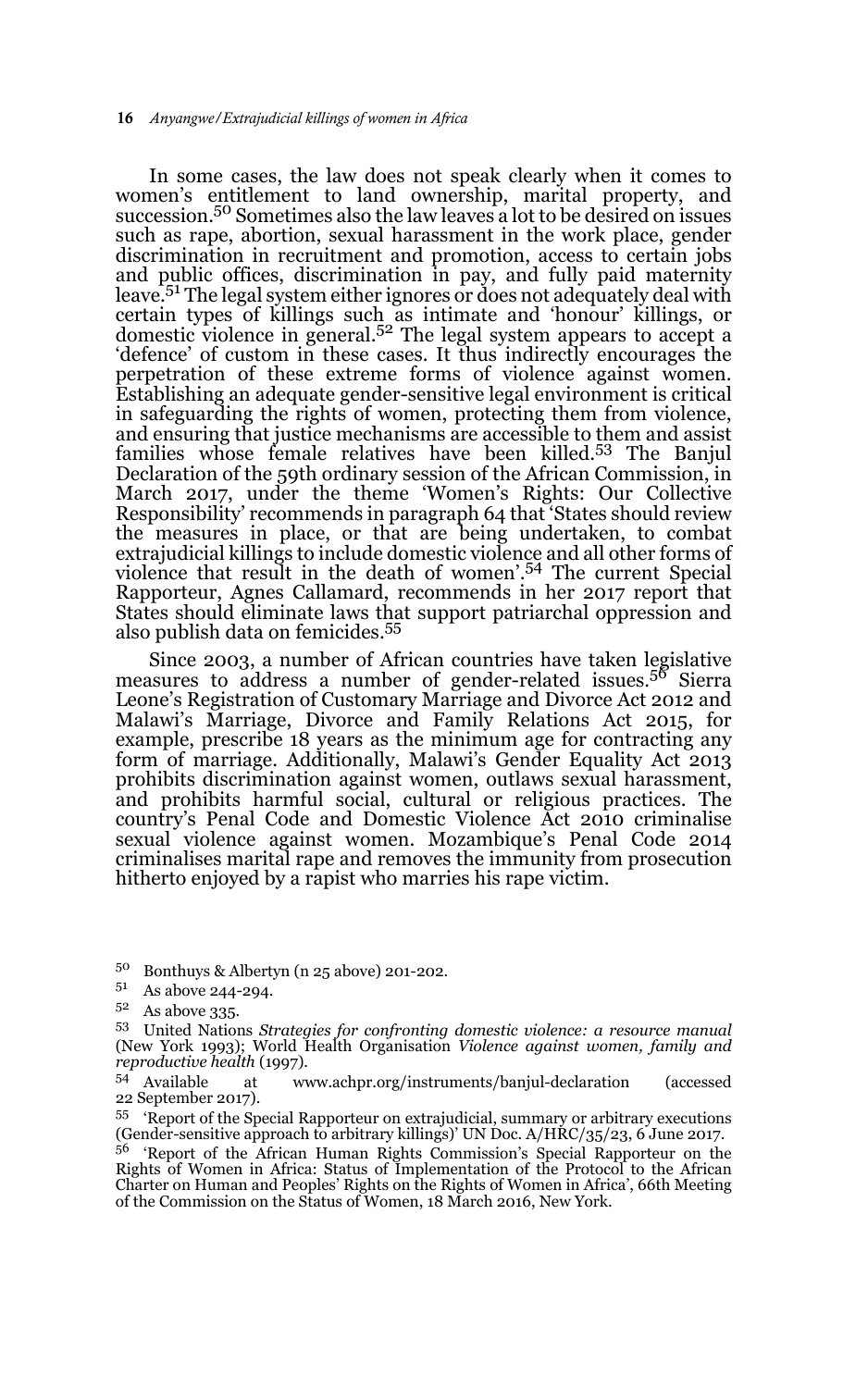Violence against women has also come under the radar of a number of countries. Benin's Prevention and Repression of Violence against Women Act 2011 gives women protection against domestic violence, FGM, forced marriages and other traditional harmful practices against women. In Guinea Bissau and Angola, the Domestic Violence Act 2011 criminalises domestic violence as a public offence reportable to the police by anyone. Liberia's Rape Amendment Act raises the age of statutory rape to 18 years and expands the definition of rape to include sodomy rape and rape by instrumentality, thereby making rape genderneutral so that a woman can also be criminally liable for perpetrating rape upon a man or another woman. Namibia's Combating of Domestic Violence Act 2003 broadly defines domestic violence to embrace physical, sexual, economic, verbal, emotional and psychological violence, intimidation and harassment. The Act defines rape as the intentional commission of a sexual act under coercive circumstances, and removes marriage or other relationship as a defence to a rape charge.

In 2011 Guinea Bissau passed a law banning FGM. Ghana's Criminal Code Amendment Law 2012 punishes perpetrator and accomplice of female circumcision. In 2015 The Gambia enacted a law criminalising female genital circumcision. Malawi's Deceased Estates (Wills, Inheritance and Protection) Act 2011 repeals the earlier contentious law on the subject and addresses the predicament of widows and children regarding the administration of deceased estates.

These legislative measures taken in the several countries appear to be based on the belief that fear of prosecution and imprisonment would deter some forms of violence against women. But it is doubtful that these measures in and by themselves sufficiently address the issue of extrajudicial killings of women in the context of intimate partner relations. Further, domestic violence statutes deal with only aspects of domestic violence and, arguably, problems of extrajudicial killings that are merely consequential to other forms of violence. The statutes are likely to be of little help in cases of purposive extrajudicial killings of women. In South Africa, at least, feminists argue that the law has not made the link between the law's protection of women and the court's treatment of perpetrators of gender violence. They contend that femicide is usually the tragic fate of an abused woman who has been trapped in a dangerous relationship and whom the law was unable to protect, and that the courts often treat such killings leniently.<sup>57</sup>

Most African countries have at least two systems of law, statutory and customary (defined in some countries as including Muslim law). Problems, especially in personal law matters, often emerge due to the co-existence and operation side by side of both systems.58 Conflicts and

<sup>57</sup> J Fedler *et al* 'Beyond the facelift: the legal system's need for a change of heart' in Y Park *et al* (eds) *Reclaiming women's spaces*: *new perspectives on violence against women and sheltering in South Africa* (NISAA Institute for Women's Development: Johannesburg 2000) 135.

<sup>58</sup> C Anyangwe 'The withering away of African indigenous law and judicial system' (1998) *Zambia Law Journal, Special Edition* 46; J Stewart & A Armstrong (eds) *The legal situation of women in Southern Africa* (University of Zimbabwe: Harare 1990).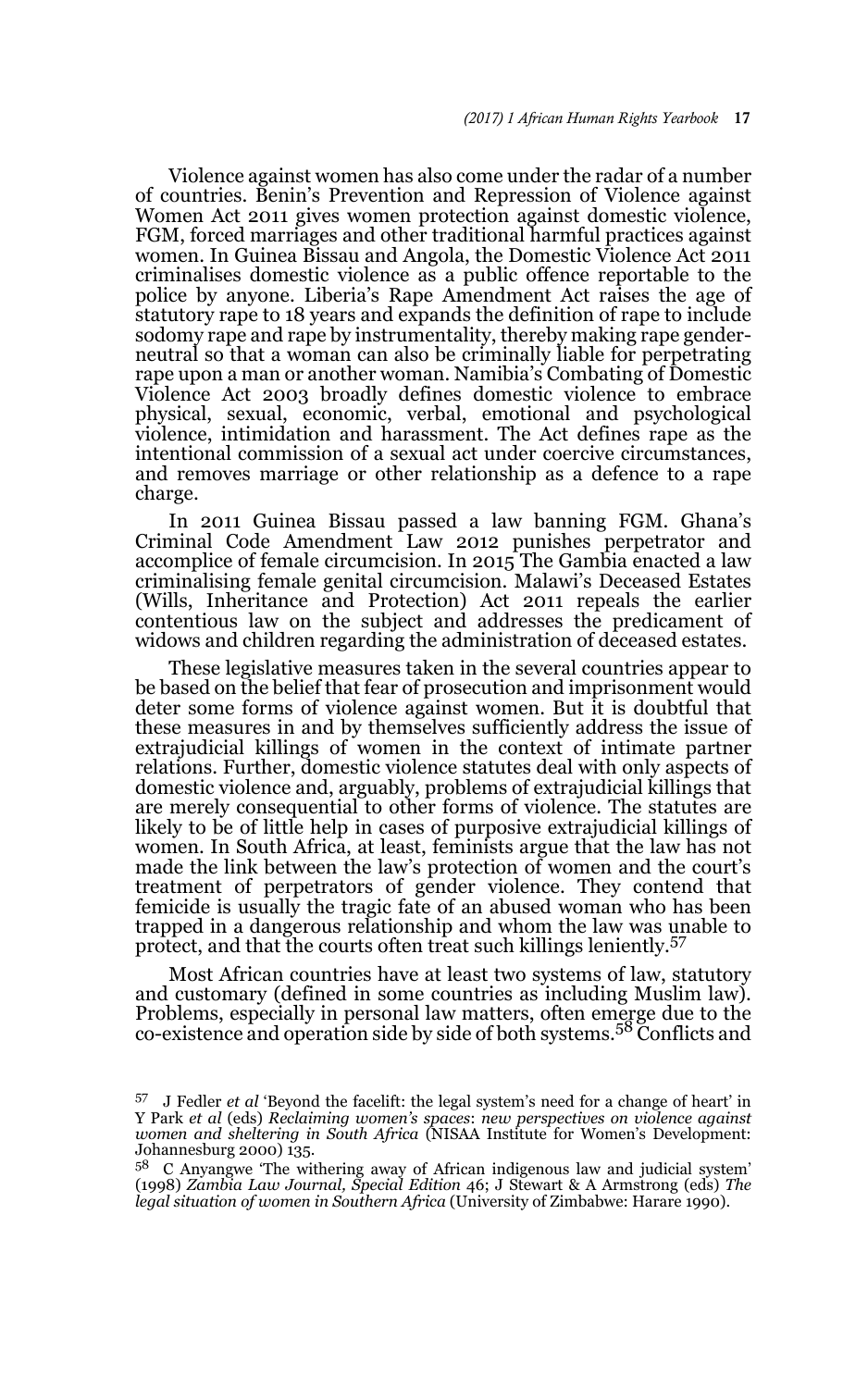contradictions often occur between the two laws, posing a big challenge when seeking justice. In some countries, a valid marriage can be contracted either under the received law (civil marriage) or under customary law (customary marriage). A civil marriage is monogamous; a customary marriage is potentially polygamous. Under either system, marital power is exercised by the husband. In the case of a customary marriage that power is additionally exercised by the wife's in-laws.

Some African couples tend to contract two forms of marriage, one under the civil system, and another under the customary system<sup>59</sup> which is seen as situating them culturally and identity-wise. A dual marriage complicates matters. It impacts negatively on the rights of the woman as it makes it difficult to determine which law governs the marriage or aspects of it. Besides, the protection afforded by one type of marriage is likely to be compromised by the other. The existence of a multiple or plural legal system (statutory law, common law, different versions of customary law, and religious law) is a further complicating factor because of the existence of recognised parallel adjudicating structures. For example, in a number of West African communities the 'family meeting' or so-called 'family court' plays a critical role in the resolution of family disputes. The 'meeting' or 'court' may decree its own norms to be obeyed with sanctions in the event of transgression. The usual sanctions for transgression include denial of access to economic resources, denial of moral and spiritual support and, in extreme cases, ostracism or death. It follows that owing to their disempowered status women are unlikely to disobey their marital family and run the risk of forfeiting access to essential resources for<br>survival or the risk of ostracism or death.<sup>60</sup>

Since patriarchal culture socialises men to be dominant and women to be submissive, the extrajudicial killing of a woman may be consequential to other forms of violence such as multiple or gang rape, 'rape by instrumentality' or physical assault. Criminal law regards the intentional killing of another as the most serious crime against the person because such deprivation of life violates the sanctity of human life protected by law. The penalty for murder, depending on the circumstances of the deed, may range from a long term of imprisonment to life imprisonment, and even the death sentence in States that still retain the death penalty. However, a person prosecuted for murder can be found guilty of manslaughter (culpable homicide) if he had no intention to kill or if he successfully pleads provocation. Case law shows that the murder of a woman by her intimate partner tends be treated leniently. Sentences are often light and not reflective of the gravity of the crime committed.

In the much televised South African case of *S v Oscar Pistorius,*<sup>61</sup> the accused was convicted of the murder of his girlfriend with whom he was living. But he got off with only six years' imprisonment, and was

<sup>59</sup> C Himonga *et al* (eds) *African customary law* (2014) 83.

 $^{60}$  WLSA (n 36 above) 39.<br> $^{61}$  Unroported Trial bega

 $61$  Unreported. Trial began in March 2014, was concluded in 2015 but the appeal had still not been finally disposed as of July 2017.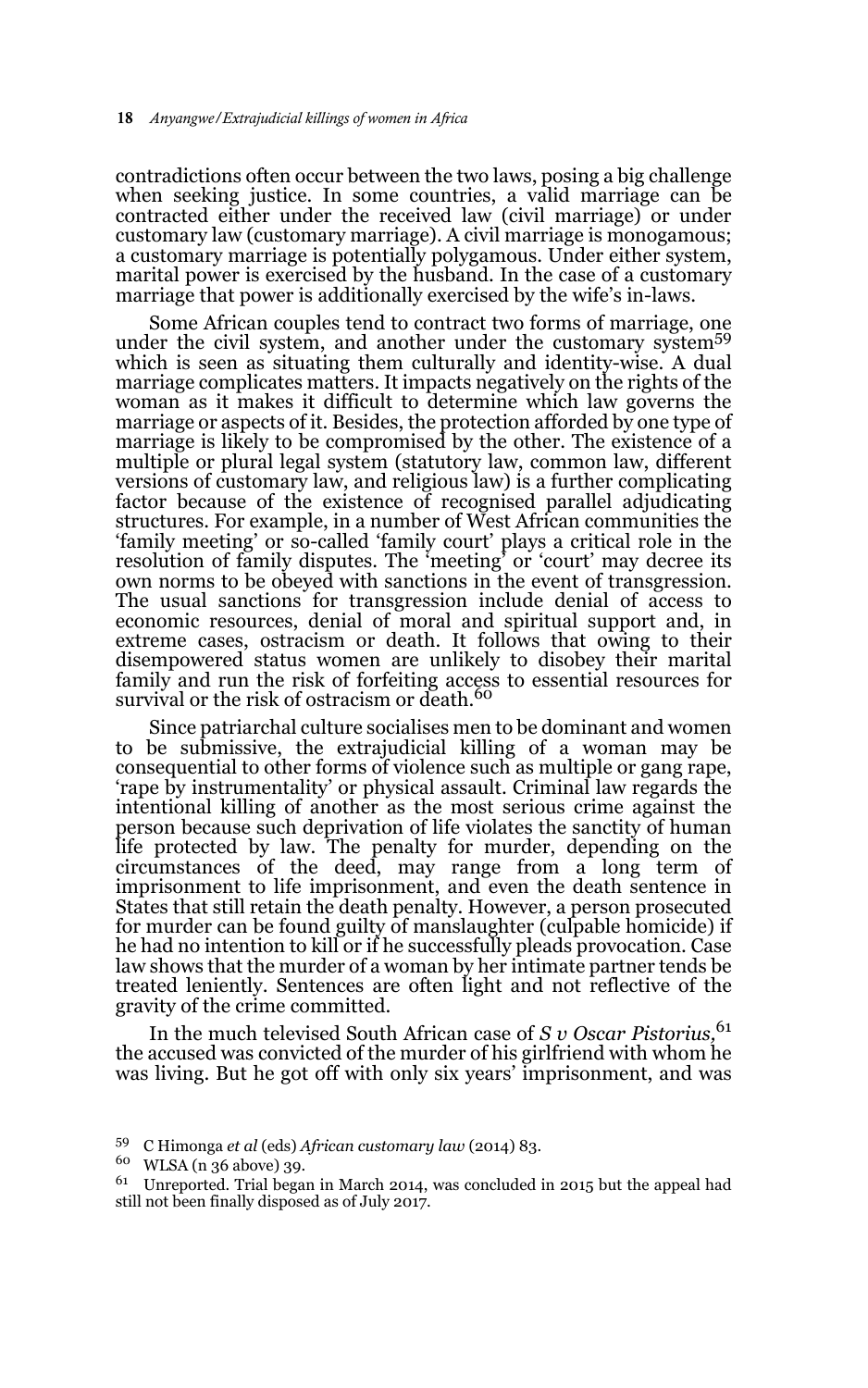eligible for parole after serving only three years in jail. In another South African case, S v *Shrien Dewani,*62 the newly married wife of a British businessman, the accused, was murdered in Kayelisha Township in Cape Town by confessed killers who testified in court that they had been hired by the accused to do the job. This testimony notwithstanding, the court ruled that there was lack of positive evidence linking the accused to the murder and accordingly acquitted him. Interestingly, *Pistorius* and *Dewani* were decided by female High Court Judges. The older cases betray a similar judicial leniency.63 In *S v Ramontoedi,*64 the accused shot his wife in the courtroom where she had gone to seek child maintenance. The judge accepted his plea of provocation based on his wife's alleged infidelity and sentenced him to three years' correctional supervision. In *S v Arnold,*65 the 41 year old accused who was infatuated with his 21 year old attractive wife shot and killed her and pleaded provocation. The provoking act was that the deceased bent forward displaying her bare breasts to him and indicated that she wished to return to her work as a stripper. The trial judge acquitted him on the grounds of temporary non-pathological criminal incapacity caused by severe emotional stress and provocation. In *S v di Blasi,*66 the accused sought out his wife and shot and killed her following her decision to divorce him after he had assaulted her several times and also attempted to kill her. The lower court gave him four years, holding that the accused's criminal capacity was diminished as a result of his feelings of anger, humiliation and bitterness. The appellate court found the sentence to be inappropriate and increased the sentence to 15 years.

Courts are generally perceived, at least by women, to be insensitive when adjudicating cases involving deadly assault on women. A 2003 report sketches some of the pertinent issues:

Women who suffer abuse at the hands of the deceased are severely disempowered by the deceased. They are fearful of the abuser, knowing he is capable of harming them at will. The sheer size of differential between the woman and her abuser and the socialisation differences between them impact on her fear of her abuser and her feelings of helplessness. All of these factors keep many women from acting in the heat of passion that typically mitigates men's sentences. Yet, the courts are only willing to understand what are typically men's responses to emotional stress and provocation. ... Women who kill their abusers in non-confrontational situations<br>have great difficulty accessing criminal defences to murder. These findings suggest that courts do not understand women's experiences with violence and the effect of abuse on them.

It is believed that in cases of that nature judges tend to convict and sentence for mere assault rather than for the very serious crime of murder. It is also believed that judges tend to refrain from passing the fully-deserved sentence against convicted males who kill their female partners presumably because judges have been socialised to believe

<sup>&</sup>lt;sup>62</sup> CC 15/2014) [2014] ZAWCHC 188 (8 December 2014).<br><sup>63</sup> Bronthuys & Albertyn (n. 25 above) 240-241

<sup>&</sup>lt;sup>63</sup> Bronthuys & Albertyn (n 25 above) 340-341.<br><sup>64</sup> 1006 WLD Case No. 100/06, unreported

<sup>&</sup>lt;sup>64</sup> 1996 WLD Case No. 199/96, unreported.<br><sup>65</sup> 1985 8 8 9 56 (C)

 $^{65}$  1985 3 SA 256 (C).

 $^{66}$  1996 1 SACR1 (SCA).

<sup>67</sup> H Ludsin 'South African criminal law and battered women who kill: discussion document 2' (CSVR: Johannesburg 2003) 61 www.csvr.org.za/docs/gender/ southafricancriminal2.pdf (accessed 13 October 2017).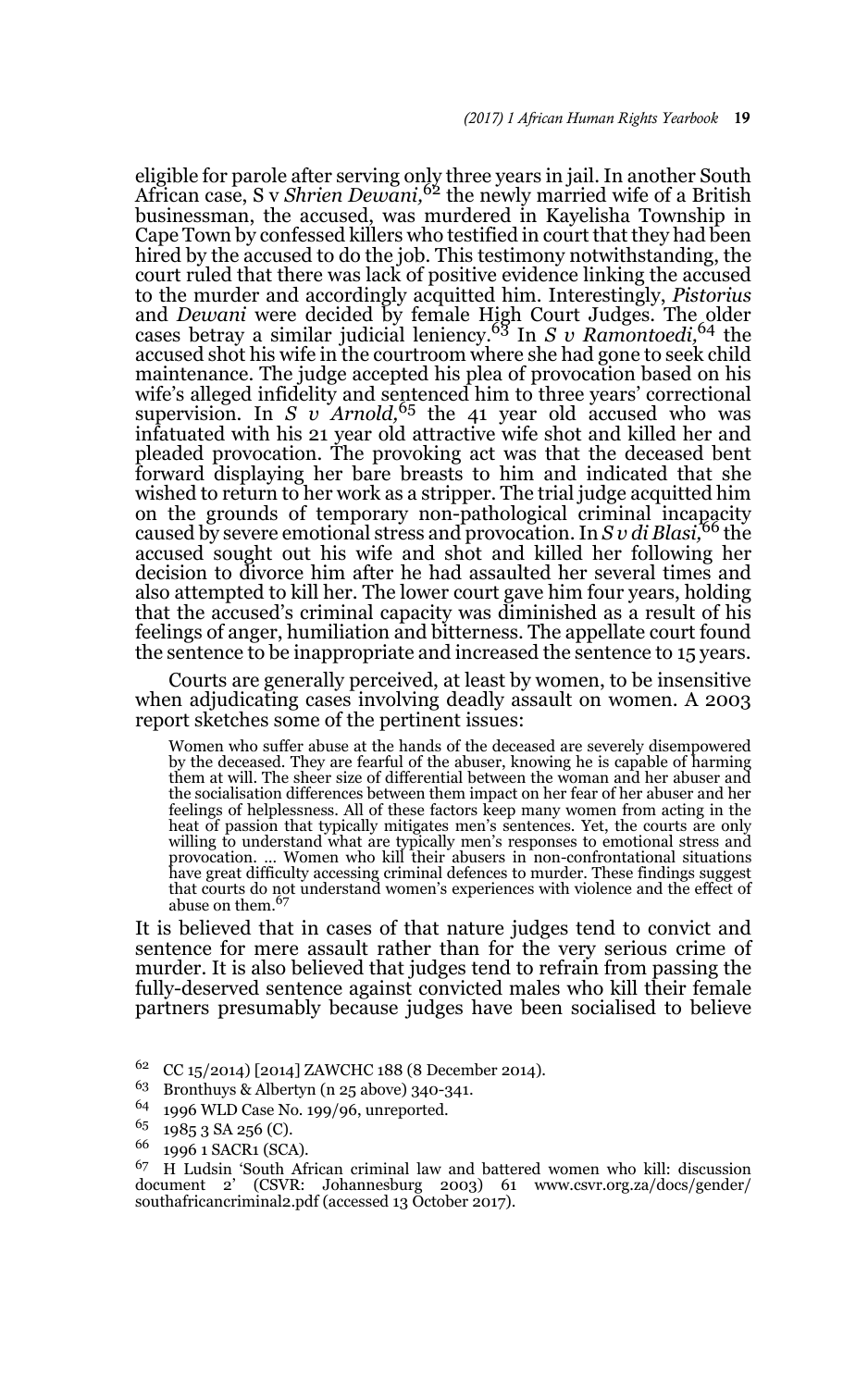that the man has the cultural right to chastise his female partner. Judges are also criticised for betraying 'gender bias, stereotypes of men as emotional victims of women's sexual prowess'.68 In some countries, a man who rapes a woman is granted immunity from prosecution if he marries the rape victim. This adds to the woman's tribulations because she submits to the rape-induced marriage because of the shame and reproach of rape and has to endure the company of the man who violated her in the first place.

Some other countries still exempt rape within marriage from the ambit of the criminal law. Matrimonial rape often occurs when a man forcefully demands 'conjugal right to sex'. In some cases, refusal of sex provides an excuse for the man to assault or even kill the woman. If she declines sex and he forcibly tries to get it and she reacts by assaulting him in self-defence, killing him, if necessary, the court of law and of public opinion tend to ignore the plea of self-defence and to show her little mercy. Sometimes killing of the woman happens when the woman claims her 'conjugal right to sex' from her man. A woman who shows that she desires or enjoys sex is considered not a model wife or partner. She is called a prostitute and accused of infidelity. In some instances, she could be battered and even killed on that account.

Politically, women still do not feature very prominently in the public domain. Women have limited access to public office and limited political representation at all levels of governance. What this means is that women are still not in a position to significantly influence important legislation and State policy in their favour. Business-wise, women are also not many in the boardrooms.

It is a sociological fact that generally, women continue to have limited access to capital and economic opportunities. The economic circumstances in which a woman finds herself could result in domestic conflicts, leading to assault and even murder by her partner. Cases are known where an economically independent and assertive woman is verbally, emotionally or physically abused by her partner because the man feels that her financial independence 'disempowers' him. Such a woman is easily accused by her partner of being insolent, arrogant, disrespectful and domineering. Ironically, a woman who, career-wise and economically, is in a more powerful position than her partner, is more likely to be physically abused by him. This is done supposedly 'to put the woman in her place' and to make it clear that he is the man of the house or in the relationship. Interestingly, the collective perception of a man married to a strong woman is that he is a henpecked husband, is controlled by her, and is hanging on her apron string. This 'deflation' of the man's ego leads to insecurity and to an inferiority complex, driving him to become aggressive. Some men tend to marry down precisely for fear of 'disempowered' by a professionally and economically stronger woman. In the same way, most women tend to marry upwards because they have been socialised to view the man as the 'master' and bread-winner in the home.

<sup>68</sup> Bonthuys & Albertyn (n 25 above) 340.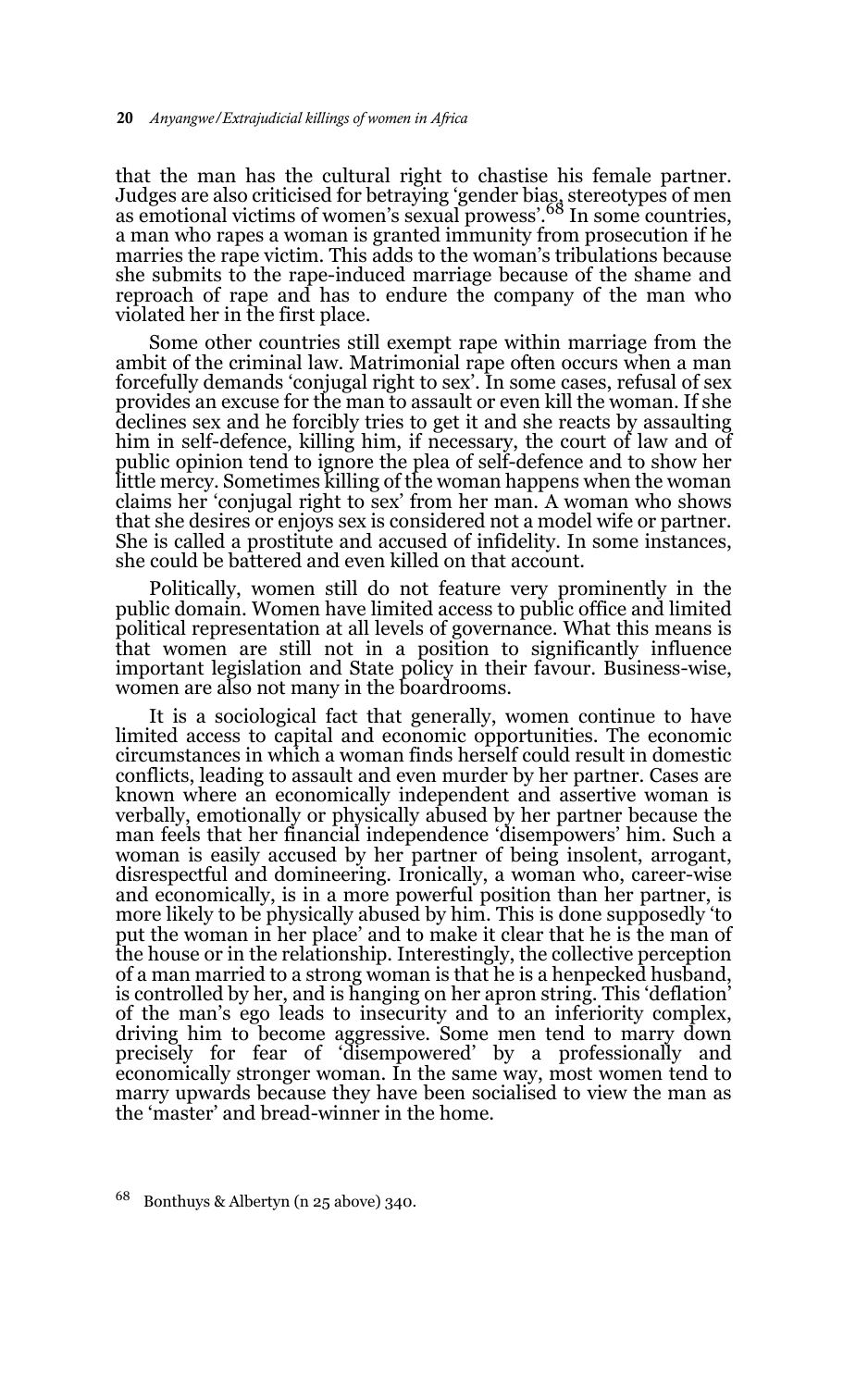In the area of formal employment, because of gender imbalances, women are more disadvantaged than their male counterparts because they constitute, generally speaking, a minority of the workforce. Since women face multiple hurdles to formal employment, they dominate the challenging informal sector as street or market vendors. The earnings of women are generally lower than those of their male counterparts owing to the nature of the jobs that they do. These jobs offer no income security. As a result, women generally tend to be economically dependent on their partners who, invariably, seem to be in more secure employment. Problems faced by women in the labour sector include wage discrimination; access to largely low-income earning positions such as cleaners, maids, secretaries, waitresses, receptionists, and so on; non-payment of full maternity leave pay; and the unceremonious replacement of women who take maternity leave beyond a certain number of weeks.

## **4 CONCLUSION**

Women are victims of gender based violence, including in some cases extrajudicial killings, due to several contributing factors, the overriding ones being socialisation and patriarchy. Certain cultural practices as well as the social, economic and political make-up of the African society serve to entrench the subordination of women to the power and authority of men, rendering women vulnerable to violence. The coexistence of two or more systems of law, sometimes with incompatible norms and philosophies of law, produces enormous challenges in certain instances. The justice system is not always an adequate and enabling environment that is sensitive to the protection of women against all forms of violence. Changes in attitudes and in the law would certainly improve the problem of vulnerability of women to extrajudicial killings.

Tackling this problem requires first and foremost political will on the part of African governments. It requires that men and women develop the willingness to address the problem. The key lies in educating and empowering women to be independent, to be responsible for their own lives and to take the lead in their own 'emancipation' by deconstructing narratives, customs, practices, laws and institutions that lead to the subordination of women and that facilitate violence of any kind against women. It is crucial to have the active involvement of socialisation agents (families, schools, media, faith organisations, and traditional structures) in deconstructing every harmful and socialisation narrative.

There are credible measures that governments in Africa can adopt to address the problem under consideration. These include: adopting best practices from countries that have dealt decisively with the problem; fostering a climate of non-discriminatory legal accountability for all killings; identifying and abolishing through law and other measures all harmful cultural practices; encouraging women to take the lead in the fight against gender based violence; initiating educational